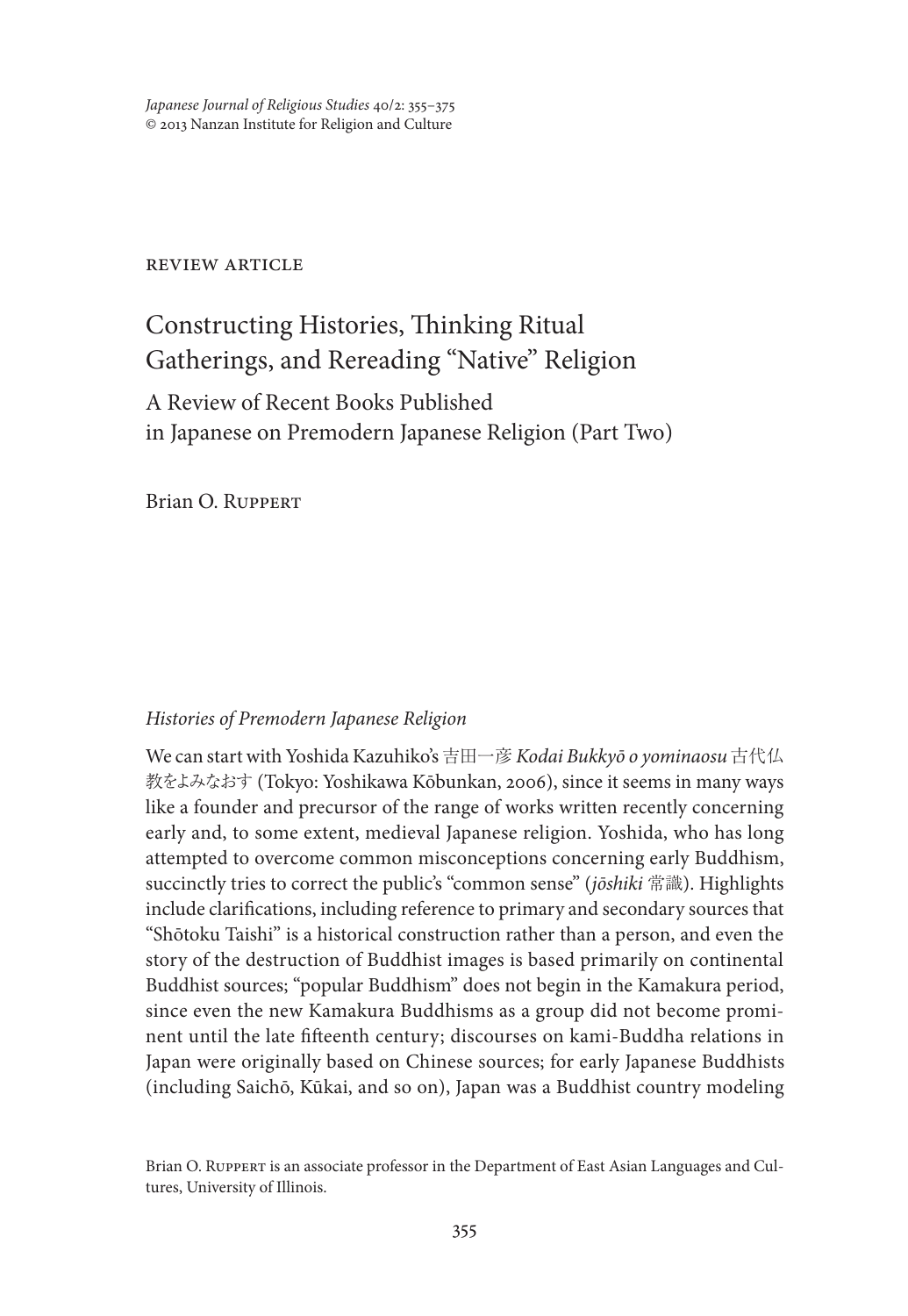its Buddhism on the continent; and the term for the sovereign *tennō*, written as "heavenly thearch" 天皇, was based on Chinese religious sources and only used from the late seventh century. Yoshida also includes an extensive discussion of the progress made in the study of women in early Japanese Buddhism.

Kamikawa Michio上川通夫, in his *Nihon chūsei Bukkyō keiseishi ron* 日本 中世仏教形成史論 (Tokyo: Azekura Shobō, 2007), begins his study by calling into question the ease and ambiguity with which historians of early Japan have used the term *kokka Bukkyō* ("governmental Buddhism"),<sup>1</sup> and uses Inoue Mitsusada's 井上光貞 use of the term as a typical example (a move similar to that undertaken by Taira Masayuki in his most famous study).2 Critiquing Inoue's focus on *kokka Bukkyō*, Kamikawa appeals to others who question its centrality, such as Yoshida Kazuhiko, who divides Buddhism into a series of levels. Nonetheless, Kamikawa sees ambiguity even in Yoshida's discussion, and criticizes the notion for the following reasons: logical ambiguity; ignoring of Mahāyāna Buddhism (especially precepts) as a religious basis for Japanese Buddhism; forcing of Buddhism into an institutionally-based framework incapable of explaining Buddhism when the latter weakens (that is, post-Ritsuryō); naïve assumption that the government simply believed in the thaumaturgical powers of Buddhist ritual rather than saw it as useful for other reasons; the assumption that Buddhism was accepted by the populace simply due to belief rather than complex political factors; and the tendency to analyze the history of Buddhism in terms of cultural changes or belief rather than the larger political history of East Asia. In the place of an Inoueesque perspective, Kamikawa argues for a position closer to Ishimoda Shō 石母田正 and, especially, Kuroda Toshio. Even so, he criticizes Kuroda's *kenmitsu taisei* theory for failure to address the larger impact of East Asia—especially the Mahāyāna Buddhist thought which constituted the foundation of East Asian Buddhism—and Kuroda's suggestion that it was as a specifically *Japanese* form of esoteric Buddhism that eventually reached the populace rather than what

\* I would like to especially thank *Daihōrin* and Iwanami Shoten for their cooperation with my efforts to acquire information on the latest studies. I would also like to note that due to the publication of substantial newer publications I have not been able to include all of the works listed at the conclusion of the first installment of this column (see *JJRS* 37 [2010], 137–53). Finally, I have attempted to draw a better balance between fields—for example, granting greater attention to studies of religious ideas—but I have not had the opportunity to include more discussion of works on issues such as gender relations and Onmyōdō, which I plan to incorporate into the next installment.

1. Part of Kamikawa's point is that there is actual ambiguity concerning the meaning of the term. We can take note here of the fact that the phrase can be translated as either "government Buddhism" or "royal family Buddhism," which depending on the interpreter, may have different meaning.

2. Taira Masayuki 平雅行, *Nihon chūsei no shakai to Bukkyō* 日本中世の社会と仏教 (Tokyo: Hanawa Shobō, 1992).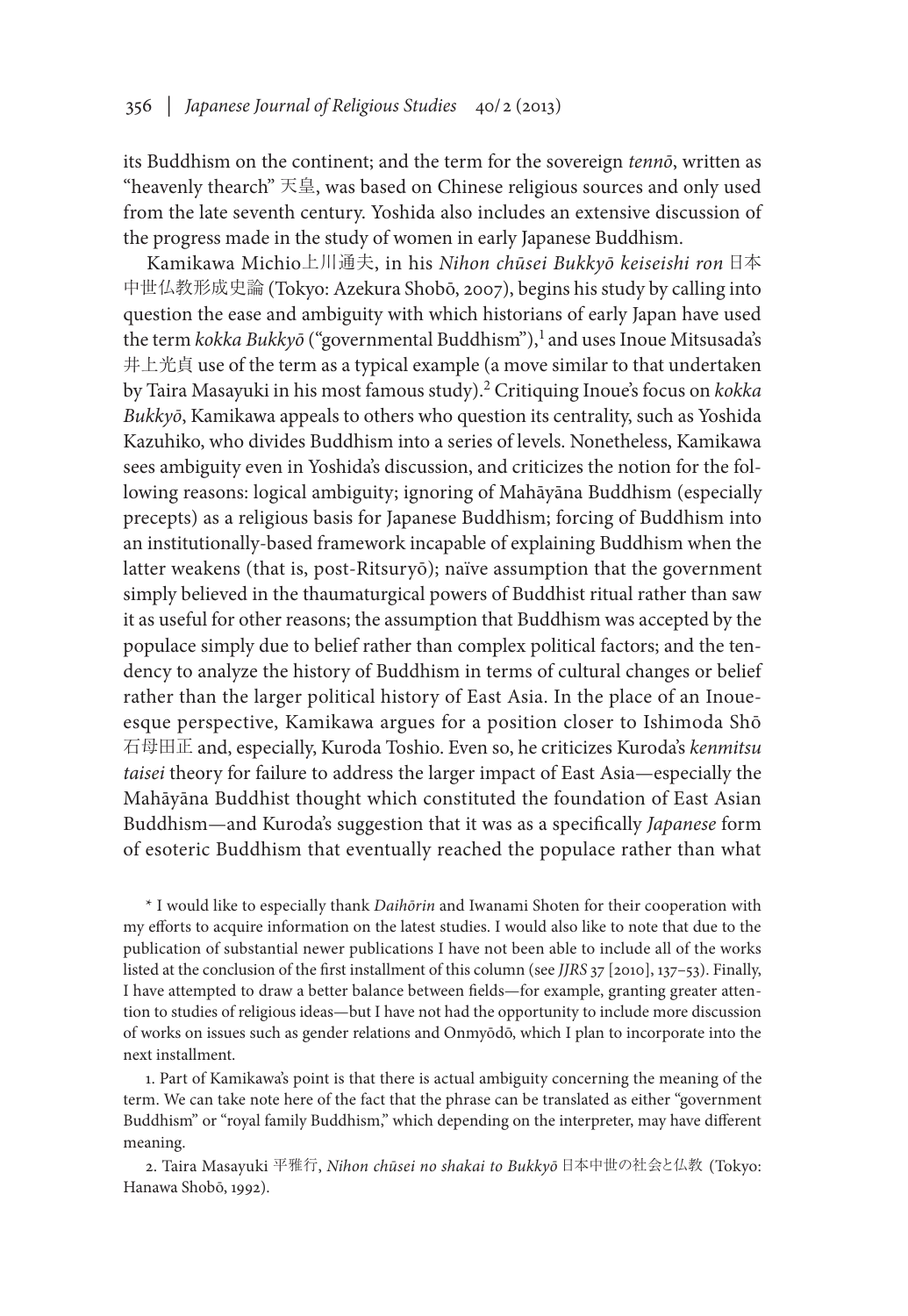Kamikawa sees as a development rooted in the splintering of the wealthy classes throughout East Asia. Kamikawa offers "Mahāyāna Buddhism" as the concept to counter the tendency to analyze Buddhist history in terms of Buddhist institutions, arguing that acknowledgment of the centrality of Mahāyāna in East Asia means understanding that the monastic and lay are equally part of the Buddhist world and together attempt to follow the precepts. He also suggests that the history of early Buddhism should be conducted as one aspect of a larger diplomatic history of Japan-within-East-Asia—one in which the public legitimacy of the Japanese sovereign (*tennō*) was directly grounded in the imperatives of rulership in East Asia.

In turning to medieval Japanese Buddhism, Kamikawa offers a reformulation of Kuroda's and Taira Masayuki's notion of *kenmitsu shugi* 顕密主義 (esoexotericism) by attempting to answer the question of why "medieval religion" was essentially eso-exotericist Buddhism (*kenmitsu shugi Bukkyō* 顕密主義仏教), drawing upon the study of politics and diplomacy of East Asia. Interestingly, Kamikawa argues that these East Asian conditions were the basis upon which the Japanese ruling class newly "selected" (*sentaku shita*) Buddhism. Amidst the changing conditions throughout East Asia, eso-exotericist Buddhism in Japan came to permeate the social landscape with its all-encompassing esoteric character which included an ideological structure supportive of rulers. Among the notable studies by which Kamikawa attempts to demonstrate his view, we can take note of his emphasis on Chōnen's 奝然 (938–1016) pilgrimage to and from the Song as an early moment in the development of medieval Japanese Buddhism, setting it directly within the East Asian context, and his attempt to similarly draw a direct connection between the next moment in that development, the appearance of rule by retired sovereigns (*insei*) and changes in East Asian political structures. Kamikawa takes the view that the notion of the sovereign (*tennō*) as a wheel-turning king was related to the evolving notion of the "realm of Nihon" (*Nihon koku*); he argues that eso-exotericist Buddhism supported kami worship as the ritual and internal feature of an combinatory ideology that also featured the notion of the wheel-turning king as a diplomatic feature (outwardly facing toward East Asia) and, by extension, supported the idea of Japan as a "kami realm" (*shinkoku*). His extensive argument for a connection between the development of monastic lineages and larger social changes, such as the development of patriarchal families and their inheritance practices—and, indeed, government by retired sovereigns (*insei*)—is also noteworthy.

Takeuchi Kōzen's 武内孝善 *Kōbō Daishi Kūkai no kenkyū* 弘法大師空海の研究 (Tokyo: Yoshikawa Kōbunkan, 2006), written by one of the greatest historians of early and medieval Shingon Buddhism, is an exhaustive study of the background and life of Kūkai (774–835). Most provocative is Takeuchi's extensive argument that Kūkai was originally from the capital area (Kyoto) rather than Sanuki 讃岐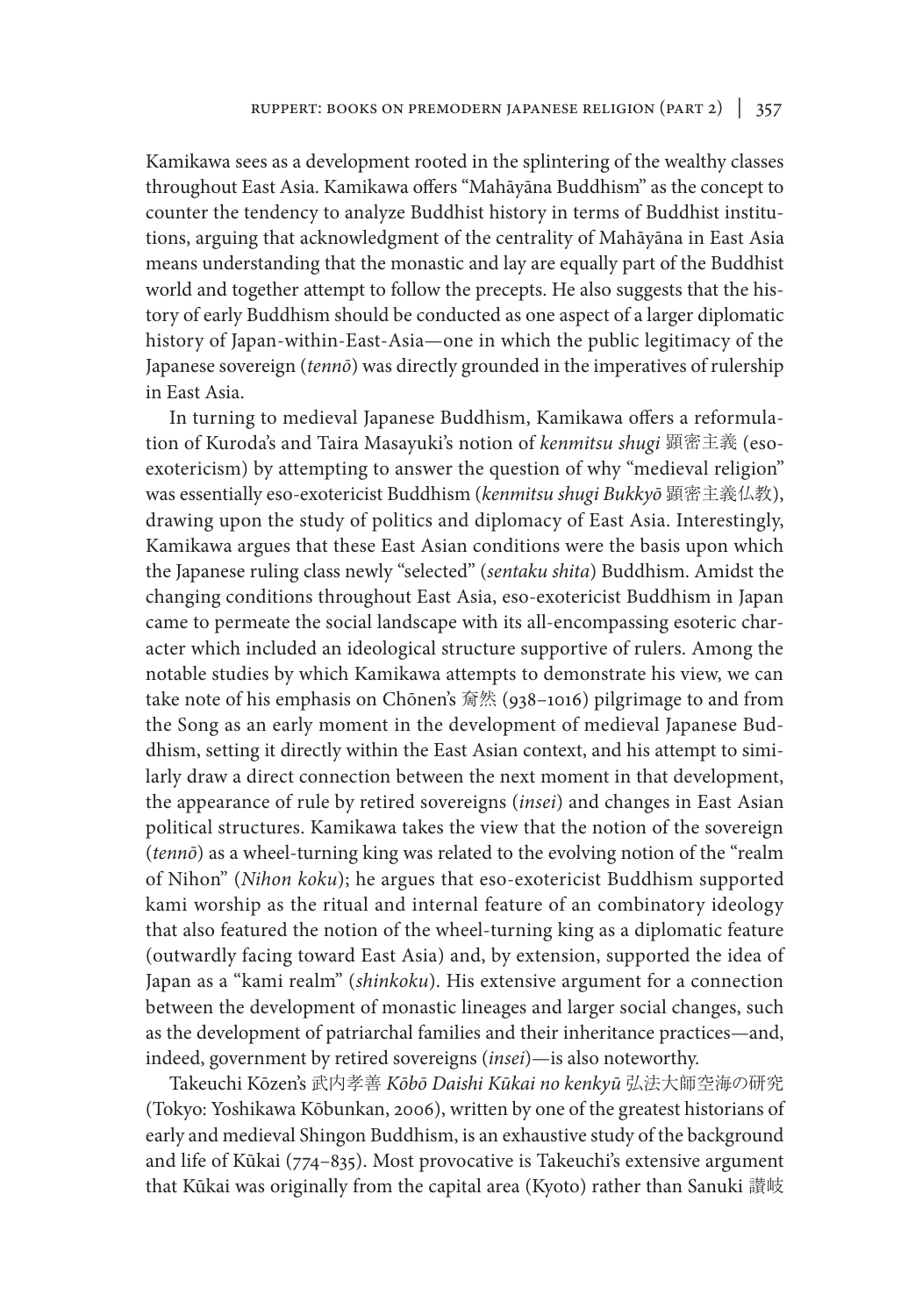(Zentsūji 善通寺 in Kagawa prefecture), based on a study of the earliest extant sources. Takeuchi also emphasizes the importance of Kūkai's early encounter with the *gumonjihō* 求聞持法 esoteric rite as a pivotal moment that served as a motivation to go overseas for study of esoteric Buddhism in the Tang. He then turns to consider Kūkai's relationship with Saichō and comes to the conclusion that the breakdown in their relations occurred earlier than has previously been thought—in 812, when they were previously thought to still have a good relationship. Takeuchi completes the study with an analysis of the reasons for Kūkai's selection of Kōya as the site for his monastery and explores the importance of the Niu clan and its kami to Kūkai's efforts to construct the complex.

Okano Kōji's 岡野浩二 *Heian jidai no kokka to jiin* 平安時代の国家と寺院 (Tokyo: Hanawa Shobō, 2009) is an essential contribution to our understanding of the relations between the Japanese government and temples, and though more limited in its focus than Kamikawa's study, offers important insights into the development of the novel system of clerical status that accompanied the appearance of new monastic lineages. As with Kamikawa, Okano criticizes the work of Inoue for its focus on *kokka Bukkyō* and follows in the footsteps of Taira Masayuki's and Yoshida Kazuhiko's trenchant critiques. Okano emphasizes that it is important to grasp the *relationship* between the government and Buddhism, and argues that the Ritsuryō legal and monastic system, the process of reception by leaders and those around them, and the prominence of the *chingo kokkā* (government protection) discourse continued beyond the mid-Heian period. The transition to "royal court governance" (*ōchō kokka* 王朝国家), as outlined by Sakamoto Shōzō 坂本賞三 , from Okano's standpoint, can be seen positively as a shift to a different system in the tenth century rather than merely marking a "minus" or lack of the Ritsuryō state's effectiveness. Okano builds on earlier research of temple status (*jikaku* 寺格) in order to argue for a systematic accounting of its functioning and extensive analysis of examples over the course of the Heian period. We can particularly note Okano's contention that the major works on the connection between temple economic, legal, and social organizations and the increasing independence of the "power bloc monasteries" (*kenmon jiin* 権 門寺院) from the government have, on the whole, failed to sufficiently account for the ongoing relationship (~dependency) between the partially independent power bloc monasteries and the government. To argue for what he sees as a continuing "double-sided" relationship, Okano highlights institutional structures such as the sōgō monastic system and its connection to monks' status within temples, the *zoku bettō* system, and social status within temples (for example, *gakuryo* 学侶 vs. *gyōnin* 行人/*zenshu* 禅衆/*dōshu* 堂衆, and so on), and focuses in the book specifically on two "keywords" he sees as exemplifying the relationship in the Heian period: the "system of [lay-] noble-administrators of monasteries" (*jiin shōkei sei* 寺院上卿制) and "monk-official status order" (*sōkan mibun*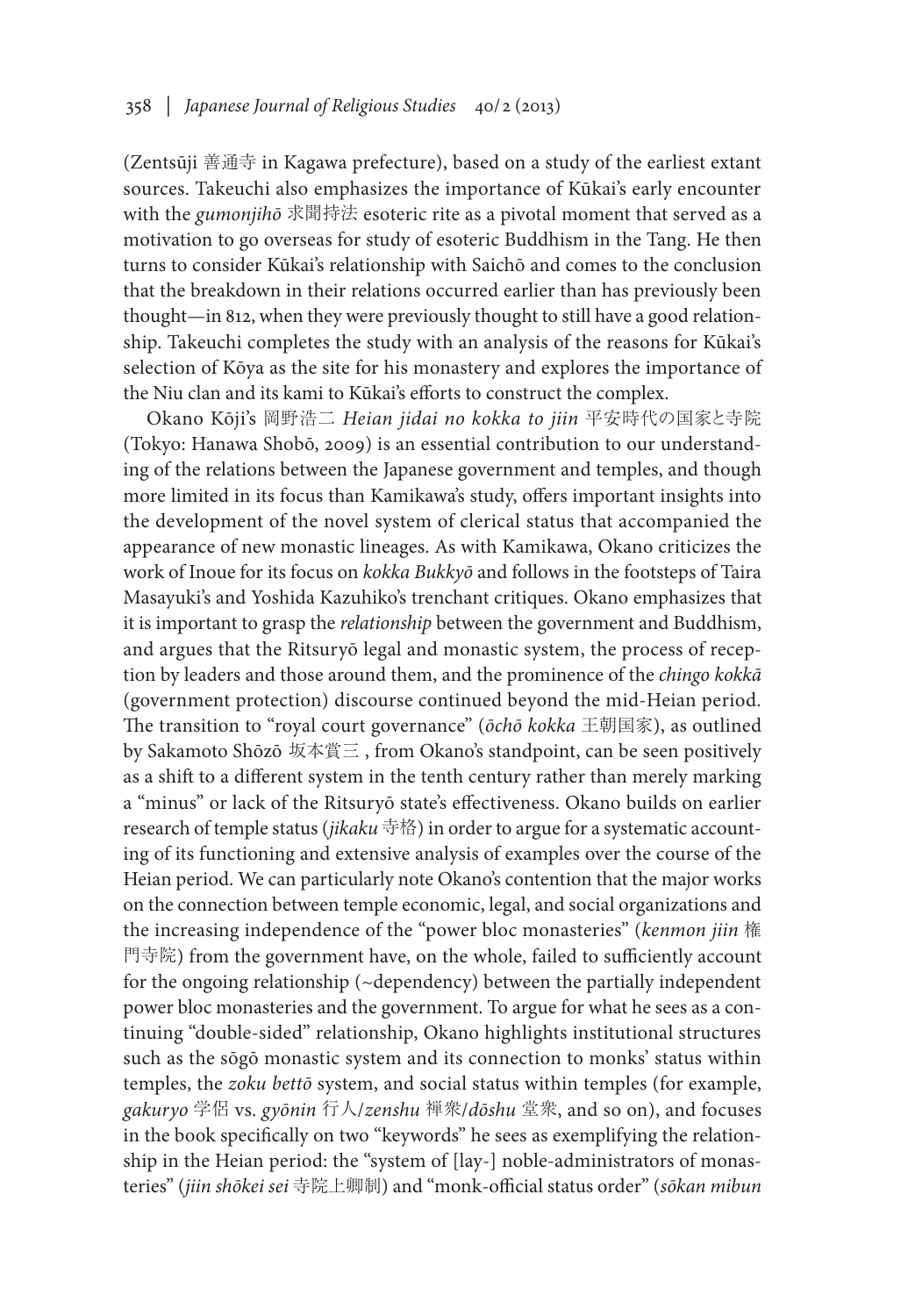*chitsujo* 僧官身分秩序). The former refers to the system of Heian government administration of the temples, which prototypically drew upon lay administrators such as high-ranking *shōkei* to oversee rituals and, in terms of the monastic institutions, nobles, chamberlains, and other figures were often designated "head administrators" (*bettō*) of one or more temples. Novel institutions such as the *gyōji-sho* 行事所 (ritual site) developed for rites, including both court rituals and monastic Dharma assemblies, led by the *shōkei* and carried out by lay figures like the *gyōji(no)ben* 行事弁 (rite controller). The early system took multiple forms in monasteries yet was organized in general in terms of *shōkei* ritual administration. By the early twelfth century the *shōkei*'s and *gyōji-sho*'s roles were increasingly eclipsed by that of the rite controller, a transition that became prominent with the set of six royal vow temples (Rokushōji 六勝寺) established in Higashiyama in the late Heian period and culminated in the Kamakura era with control of all rite operations (*benkan* 弁官, *shigyō* 執行) by the family of the rite controllers there at Rokushōji (that is, the Kajūjiryū Fujiwara-shi 勧修寺流藤原氏), figures who typically administered the rite on behalf of the retired sovereign.

In terms of the official monastic (*sōgō* 僧綱) system, Okano demonstrates that although it is often thought that Tendai's Enryakuji had to wait until the beginning of the retired sovereigns period (1086) to gain *sōgō* status (with the Hokkyō san'e 北京三会), the judge (*tandai* 探題) at the major Minazuki Assembly at Hiei was a Tendai monk by the late tenth century. This was a gateway to higher clerical status circumvented the traditional route of monastic success via the three major assemblies of Nara. Okano also makes a compelling argument that there were stark differences in the mid-Heian period between the Tendai and Shingon schools in terms of their internal administration and relationship with the government. Although the Tendai "abbot" (*zasu*) had administrative control over Hiei and nearby satellite temples and acquired regular *acārya* through government approval—demonstrated in the court ritual text *Shin-gishiki* 新儀  $\ddot{\uparrow}$  (963)—Tōji had comparably little control over the vastly decentralized and spatially dispersed Shingon temples, and moreover, the Shingon school did not acquire regular *acārya* until the early eleventh century.

Okano concludes his work with an in-depth analysis of the vast increase of nobles who became monks within the temples and thus developed personal relations with monks and royal court members that were distinct from templegovernment relations. Okano highlights the creation of new means by which nobles could succeed as monks and, by extension, benefit the lineages of their respective masters: royal orders for precept-conferral despite lack of monastic certificates (*mudoen senji* 無度縁宣旨); individualized conferral of *acārya* status (*isshin ajari* 一身阿闍梨); direct ascendance to monastic positions without the requisite preliminary clerical position (for example, royal: *gonshōsōzu* 権小僧都; northern house Fujiwaras/high officials: *hōgen* 法眼); and the unique positions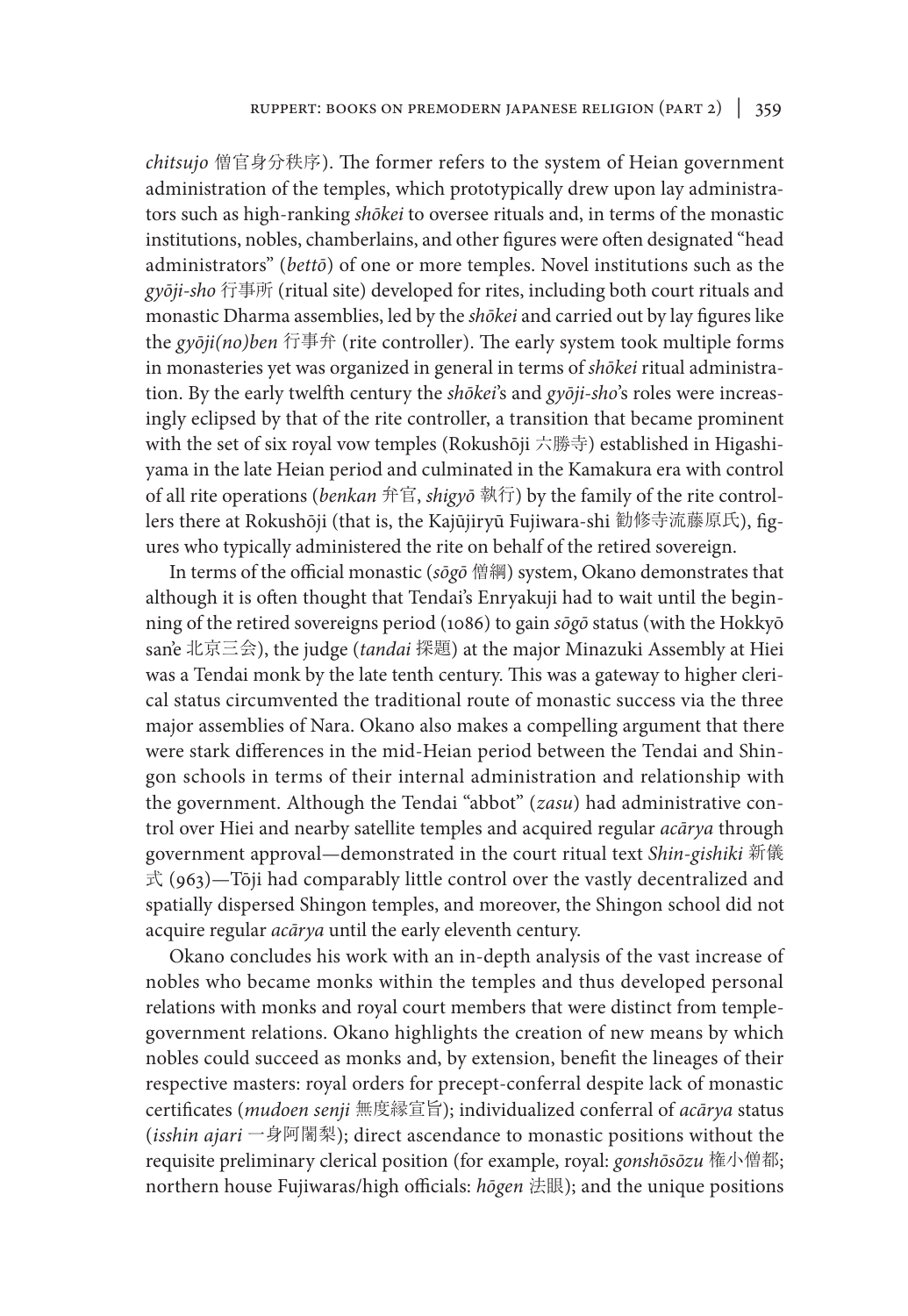of Dharma Prince (*hosshinnō* 法親王) granted that transcended clerical status and, by the late Heian period, became in the case of Ninnaji home to the final official office of *sōgō* administration.

Uejima Susumu's 上島 享 *Nihon chūsei shakai no keisei to ōken*日本中世社会の 形成と王権 (Nagoya: Nagoya University, 2010) offers an overarching history—the cover says *zentaishi* 全体史—so the argument transcends religion. Nonetheless, insofar as Uejima is the leading temple archivist currently teaching and working in Kansai (Kyoto University) and a leading historian in medieval studies, it is important to consider this monumental work, which received the Kadokawa prize for historical studies, particularly since much of the argument is directly related to kami worship and Buddhism. It is especially in chapter 3 in the section on the development of medieval rule (*chūsei ōken*), "Chūsei shūkyō shihai chitsujo no keisei" 中世宗教支配秩序の形成, 3 that Uejima proposes a view of medieval religious power which veers clearly away from the tendency of the approach of Kuroda Toshio, arguing that the exoteric (*ken* 顕) was more central to its development of religious governance than esoteric Buddhism (*mitsu* 密). As part of his argument, he concentrates on the exoteric Dharma assemblies (*hō'e* 法会), and in doing so makes a connection between the sutra lecture Dharma assemblies (*kōkyō hō'e*; including debates), which were often performed on behalf of the kami at the front of the adjoining shrine in monastic complexes, whereas the other major form, the repentance assembly, was not performed before kami. Moreover, monks of the various schools of Buddhism were invited in official invitation to participate in the major Hokke hakkō 法華八講 and Daijō'e 大乗会 lecture/debate assemblies, and the funds were gathered from provinces across the land. Locally, the same template was reproduced annually on manors by the lords, who are thought to have called multiple monks together for the annual assembly called Shushōgatsu 修正月/Shunigatsu 修二月.

Arguing from *within* the eso-exoteric Buddhism historical examples, Takayama Kyōko 高山京子 has brought the study of medieval Kōfukuji to a new level with her *Chūsei Kōfukuji no monzeki* 中世興福寺の門跡 (Tokyo: Bensei Shuppan, 2010). Takayama initially takes note of the fact that, from very early in its history, Kōfukuji combined public functions—such as the lay administrator there and the original *sōgō* office—with its status as the family temple of the Fujiwara northern house and the assignment of the same lay administrator to the Kangaku'in 勧学院 hall within the monastery. The focus of this study is on the two noble cloisters (*monzeki*)—Ichijō'in 一乗院 and Daijō'in 大乗院, which developed in the late eleventh and twelfth centuries and, by the late thirteenth century, experienced violent dissension and mutual rivalry, despite their leader-

<sup>3.</sup> He also discusses Kuroda in this context at the beginning of his "Chūsei kokka to Bukkyō" chapter, 412–14.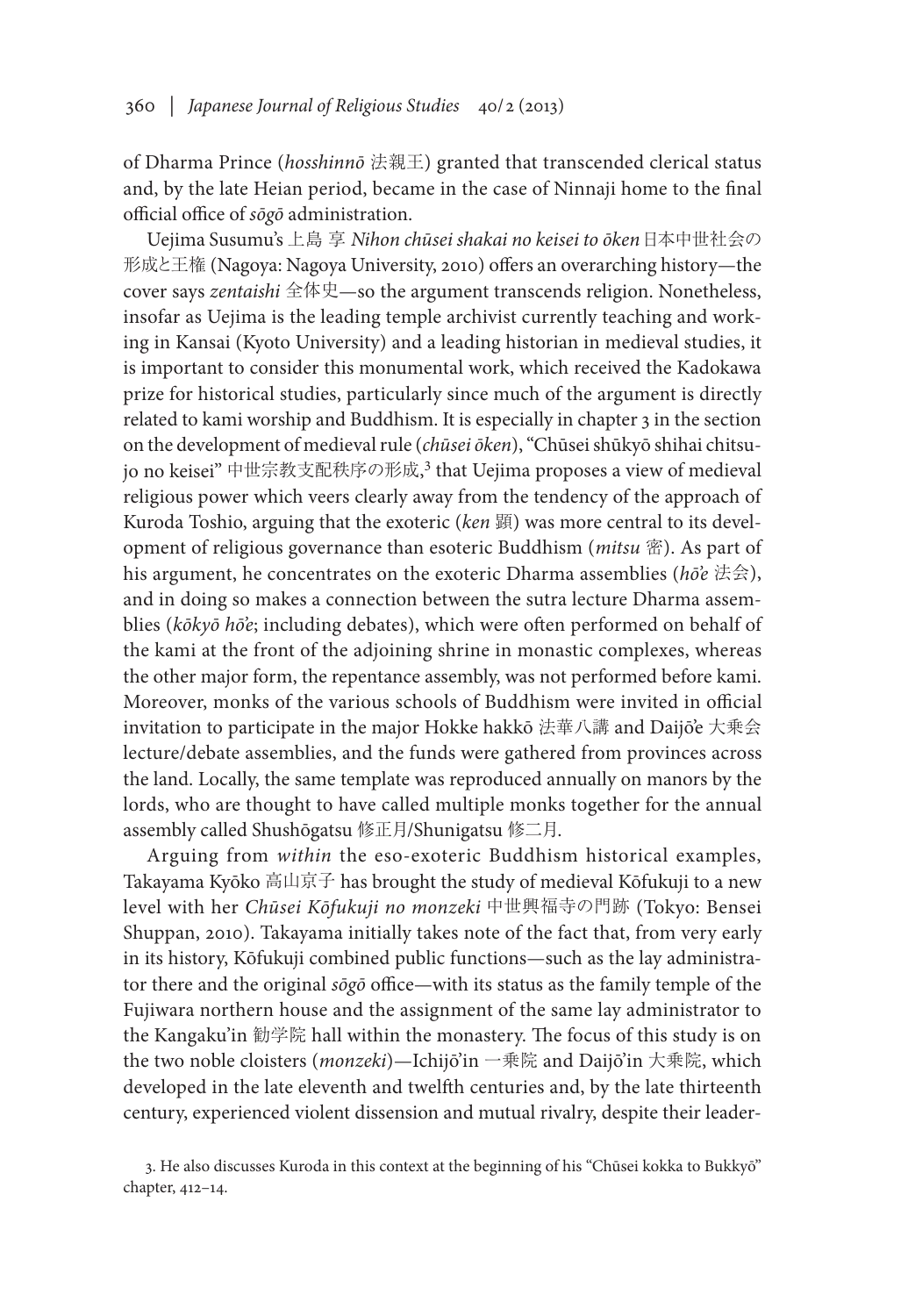ship by the chieftain (*chōja*) of the Fujiwaras. Instead of considering Kōfukuji in terms of its connections to the political environs and lay society, Takayama follows Nagamura Makoto 永村 眞 and Inaba Nobumichi 稲葉伸道 in examining temple society and its transformations. Takayama examines the early history of the Kangaku'in and its connection to the Fujiwaras and, in doing so, attempts to clarify its administrative character and the nature of the Fujiwara chieftain's authority. The center of the study is her analysis of the social mechanisms within the two cloisters, including the transmission of the abbacy (*inshu*  院主), the status system of Kōfukuji monks (including those in the cloisters), the organization of Daijō'in of the Kamakura and Muromachi periods, and the views of monk-officials (*bōkan* 坊官)—here, the abbots—in the cloisters as expressed in their journals (*nikki* 日記 [*hinamiki* 日次記], *kiroku* 記録). Takayama demonstrates the fluidity of the monks and abbacy—Kono'es 近衛家 did not always dominate Ichijō'in nor did the Kujōs 九条家 always control Daijō'in, the same abbot sometimes governed both, and monks under the abbots sometimes changed cloisters. Interestingly, Takayama also makes it clear that, at least within Ichijō'in, the notion that the abbot gained authority through the transmission of the (esoteric) teaching of Buddhist logic (*inmyō* 因明) from the previous abbot gained currency by the latter half of the Kamakura period. Particularly compelling are her analysis of the status system, which offers an extensive study of the connection between family and class background of the monks and their position within their cloisters; her study of the decision-making groups (*hyōjōshu* 評 定衆) within the cloisters, which she demonstrates included a combination of high-ranking *ryōke* 良家 (typically Seiga-ke 清華家) monks and *bōkan* administrators who took the central role in the selection of new abbots and even acted as lenders to the selected monks; and her analysis of monk-official journals that were handed down within specific monk-official families from the late Kamakura period and which, by preserving precedents (memory), enabled the cloisters to survive despite the ravages of the north-south dynasty era.

Although the historical study of Tendai's Enryakuji 延暦寺 (Mount Hiei) has made tremendous strides over the past decade, it is only with Mieda Akiko's 三枝暁子 *Hiei-zan to Muromachi bakufu: Jisha to buke no Kyōto shihai* 比叡山と 室町幕府―寺社と武家の京都支配 (Tokyo Daigaku Shuppankai, 2011) that a major study has been conducted of the relationship between late medieval Hiei and the shogunate. Mieda focuses here on the relationship between Hiei and its affiliate Gion-sha 祇園社 (Yasaka jinja) and Kitano-sha 北野社 (Kitano Tenmangū) shrines, which together constituted the "Hiei temple-shrine force" *sanmonkei jisha seiryoku* 山門系寺社勢力 that governed medieval Kyoto as a metropolitan force. In particular, her argument is that Gion and Kitano, in developing the temple-town (*monzen*) areas at the edge of the royal capital (that is, in Higashiyama, Kitayama), acting as domain lords (*ryōshu* 領主), and within the rule by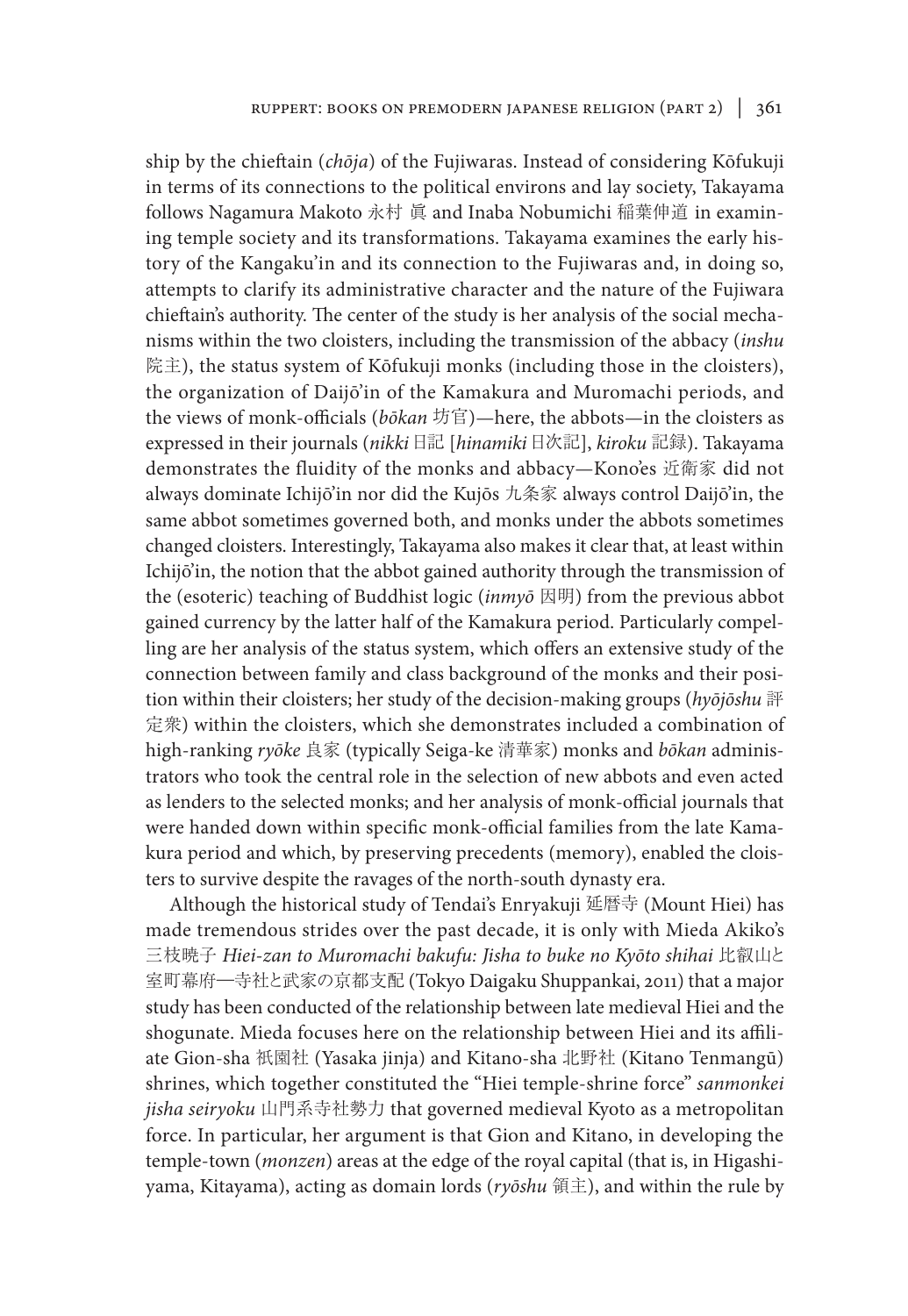the shogunate, developed their rule of scattered individual domains and merchants within the capital area (*rakuchū* 洛中). Thus the study of the "structure of rule" (*shihai kōzō* 支配構造), in her view, in and of itself makes clear the "structure of rule" of the medieval city of Kyoto. Building on earlier work by Satō Shin'ichi 佐藤進一, Mieda draws on power bloc theory to reframe the effort to explain the larger power structure of medieval Kyoto by incorporating an exhaustive analysis of Hiei and its affiliate shrines. After clarifying the primary-affiliate (*honmatsu* 本 末) relationship between Hiei and the two shrines—including the development of the shogunal-family-sponsored post of ritual specialist with domainal authority (*ryōshuken* 領主権) within Gionsha (*oshi* 御師, 1385; distinct in character from those at Ise and Kumano), making possible Gionsha's increased independence from Hiei (and strengthening the shogunate's rule over Kyoto)—as well as Kitano's connection with the shogunate and as a major landlord in Kyoto, she offers extensive light on the relationship between lower-level occupational groups like *jinin* 神人 (alt. *jinnin*; including *inu jinin* 犬神人) and *kunin* 公人 at the shrines and the structure of status in the medieval period. With regard to the later groups, what is striking is the multiple number of levels within and between these groups as well as their close connection with the major power-bloc monasteries such as Hiei (and the two shrines), Tōdaiji, Kōfukuji, and Tōji. A group like *kunin* was attached to the official document office (*kumonjo* 公文所) at the temple, and separated into at least three groups with varied tasks from the fourteenth century involving, for example, the serving of food and drink on special occasions, handling of offerings (including reception of certain coin-offerings), and the operation of lodgings for pilgrims. The forerunners of *inu jinin* were the *kiyomizu zaka hinin* 清水坂非 人 in early Kamakura period texts, but with *inu jinin*'s development as an organization from the mid-fourteenth century onward they were assigned a series of tasks including service at the Gion festival and protection of Gion, the handling of the dead there, the policing and sometime destruction of homes and temples (Gion and Hiei), and cleaning (Gion and Hiei). The latter was typically paired with the *kunin* and sent out by Gionsha as policing support for Hiei in the area of the capital, prototypically in the period of divided rule in the fourteenth century. The *inu jinin* controlled the *hinin* group that included those with Hansen's disease and, through direct support from Hiei in the latter fourteenth century (circumventing Gion), a group of the *inu jinin* came to be also called *sakamono* 坂者 and engaged also in commerce in the warring states period. Mieda argues that insofar as the *inu jinin* were distinct in significant ways from other *jinin* at Gion/Hiei—for example, active in areas even beyond those ruled by Hiei and Gion—they were *hinin* outside the status system of the power bloc system of rule (*kenmon no shihai chitsujo* 権門の支配秩序).

A collection of essays significant for the study of medieval temple life and archival investigations is Nagamura Makoto's 永村眞 edited work *Daigoji*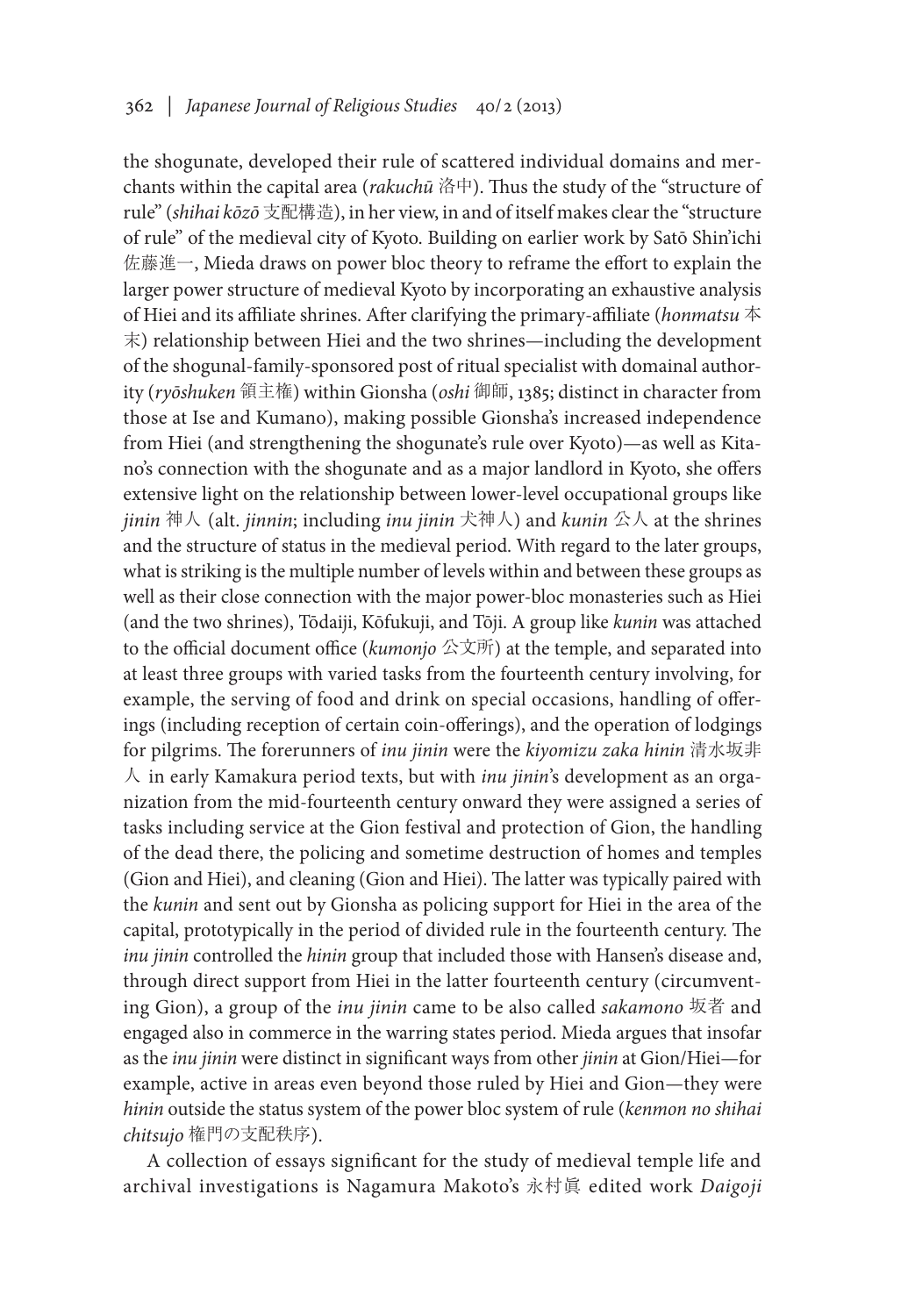*no rekishi to bunkazai* 醍醐寺の歴史と文化財 (Tokyo: Bensei Shuppan, 2011). Nagamura is the leader of the main archival study at Daigoji (and Director of Kanazawa Bunko archives), which many scholars do not seem to realize has the largest extant temple collection in Japan (roughly 800 boxes of manuscripts; nearly 100,000 manuscripts), much of which is from the medieval period. (It has recently been designated a national treasure [*kokuhō* 国宝].) Although this is a small collection of works primarily by historians, the volume explores not merely a series of archival issues, such as what we can learn from metatextual sources like colophons (*okugaki* 奥書)—but, as in Takahashi Shinichirō's 高橋 慎一朗 essay, information about medieval life, but also the history of Buddhism there, including Nagamura's essay on the sacred works and teachings of the influential abbot Seigen 成賢 (1162–1231) and Nishi Yayoi's 西弥生 piece on esoteric rites and doctrinal study at Daigoji.

One of the most impressive contributions to the study of itinerant or socially semi-marginal religious practitioners is undoubtedly Ōta Naoyuki's 太田直之 *Chūsei no shaji to shinkō: Kanjin to kanjin hijiri no jidai* 中世の社寺と信仰―勧進 と勧進聖の時代 (Tokyo: Kōbundō, 2008). Ōta offers a brief yet invaluable overview of previous studies of holy ones (*hijiri*) and various ambulatory practitioners in his introduction, followed by an in-depth analysis of such practitioners at Mount Kōya, Tōji, and Kitano Shrine over the course of the medieval era. A salient point he makes is that despite claims of some scholars that a unique mark of the *hijiri* was the "temporary" character (*rinjisei* 臨時性) of their fund-raising and other practices, *hijiri* at sites such as Tōdaiji established permanent *kanjinsho* 勧進所 (*kanjin* bases) and residence from the Kamakura period onward. Ōta initially focuses on leading early medieval *kanjin* figures on Kōya such as Henjōkō'in's Ryō'in 良印 (n.d.) in order to clarify that these figures typically came from the ranks of the larger monastic assembly (*shuto* 衆徒) even though, unlike in the Hōryūji case, these *kanjin* leaders were not from the top ranks of the scholar-monks (*gakuryo* 学侶). Turning to Kongōzanmai'in's Jitsuyu 実融 (n.d.), a precepts monk of Fujiwara rites-lineage pedigree who was appointed to the position of *daikanjinshiki* 大勧進職, Ōta clarifies that a unique factor in Jitsuyu's appointment was the fact that he was recommended for the post by the monastic assembly rather than the royal court; Kōya, unlike Tōdaiji and Tōji, would not maintain the Daikanjin office on a long-term basis, attributable apparently to the qualms of the assembly over the presumed possibility of a threat to their autonomy. Ōta also turns to novel developments in the later medieval period of *kanjin* practice on Kōya.

Ōta sheds significant light on the developing character of kami-Buddha relations within Kōya (vis-à-vis Amano shrine) and of the Daikanjin post at Tōji. His discussion of the *hijiri* group at Tōji in the fifteenth and sixteenth centuries is particularly informative. Ōta demonstrates that the group chose each of its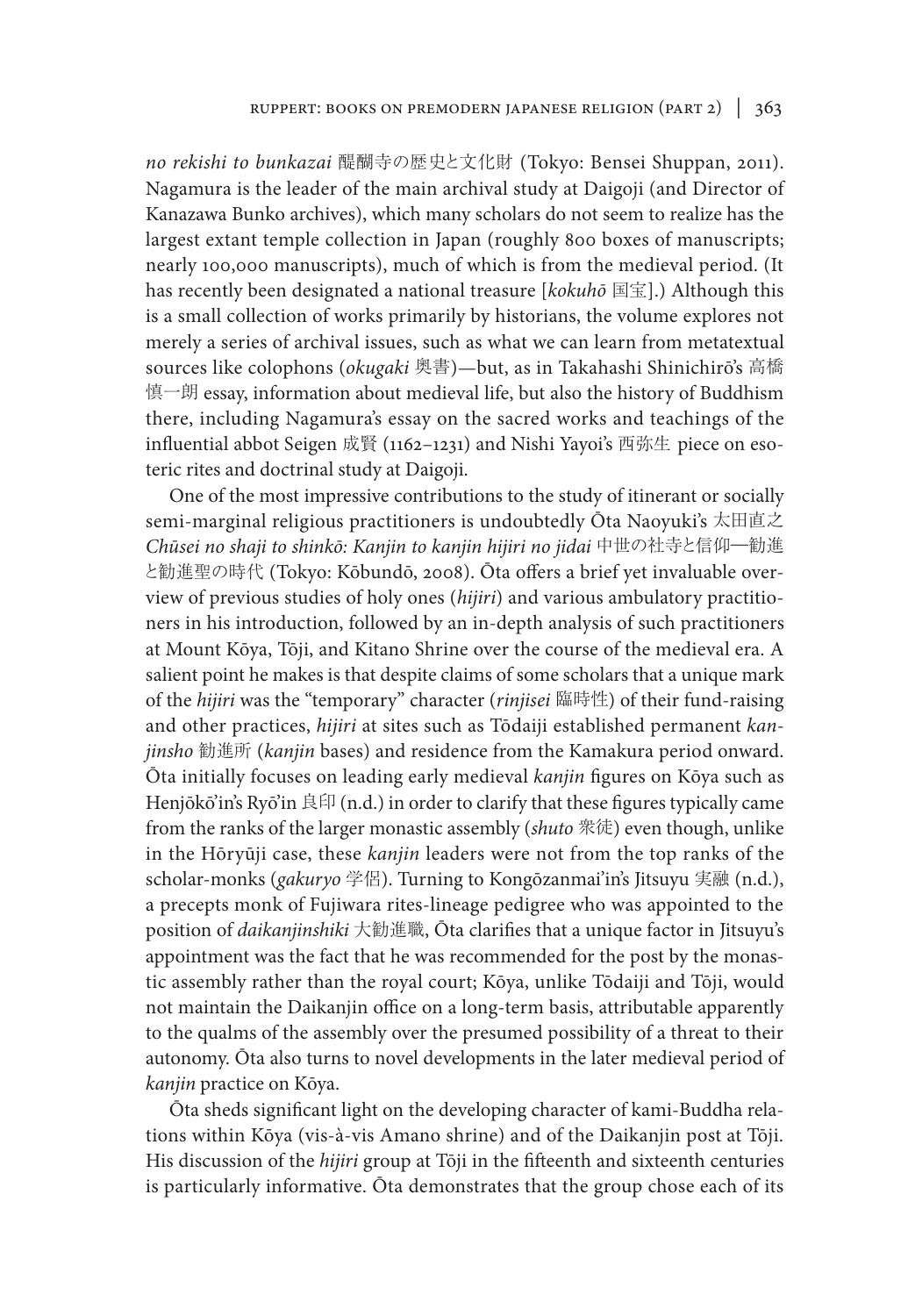"great fund-raisers" from a separate organization of holy ones variously called "wood-eating holy ones" (*mokujiki shōnin*) or "ten-grain holy ones" (*jikkoku hijiri*), referring in either case to their ascetical avoidance of grains. The *mokujiki* were, moreover, originally supported by both the royal court and the shogunate. The *mokujiki* dominated fund-raising for the *hijiri* groups at Tōji and also at Kōya, and in both cases focused on faith in Kōbō Daishi as the theme for their *kanjin* efforts.

If Ōta offers readers a new level of understanding of the development of the connection between semi-independent holy ones and the traditional *kenmitsu* institutions, Sekiguchi Makiko 関口真規子, in *Shugendō kyōdan seiritsu shi: Tōzan-ha o tōshite* 修験道教団成立史―当山派を通して (Tokyo: Bensei Shuppan, 2009) offers an overarching account of the development of an identifiable organization of mountain ascetics (*shugenja*, *yamabushi*), the so-called Tōzan-ha (Tōzan [Kami Daigo-affiliated] faction) affiliated with the mountain level of Daigoji monastery (southeastern Kyoto) of the Shingon esoteric lineages. Sekiguchi clarifies that the mountain ascetics, who had already been organized for a significant period under the leadership of major Buddhist institutions, possessed status on a level equivalent with that of various lower-ranking monastic figures such as the *dōshu* (temple assistant, also referred to as *zenshu* 禅衆, *gyōnin* 行人, and *gesu* 下衆). She traces the early history of the Tōzan ascetics, which was a group primarily under the umbrella of the temple assistants at Kōfukuji and, especially, the affiliate temples of the Kōfukuji Daijō'in and Ichijō'in cloisters along the Ōmine mountain range.

Sekiguchi uses the term *kyōdan* 教団 to refer to the Honzan 本山 and Tōzan groups of the medieval and late medieval periods respectively in order to distinguish them from the mountain ascetics who were affiliated with temples but did not organize themselves with regular mountain-entry practices (*nyūbu* 入峰). By the sixteenth century, the Tōzan ascetics, who were at both Kōfukuji and Tōdaiji, began to emerge from governance by the *dōshu* 堂衆 organizations, a shift partially connected with their unique expertise in mountain-entry as mountain guides (*sendatsu* 先達). It was in this context, Sekiguchi argues, that the Tōzankata, as it was originally called, actually needed the patronage (governance) of Daigoji's cloister, Sanbō'in 三宝院, in order to consolidate its position as a clearly defined and official religious organization on equal terms with the Honzan-ha led by the Tendai monastery Onjōji; it came to be referred to as Tōzan-ha after the transfer of leadership to Sanbō'in. For Sekiguchi, the notion that the "Kantō Shingon shū" 関東真言宗 was an umbrella organization for the Tōzan ascetics was not relevant until the Edo period, because they were no more associated with the Shingon lineages than with others that featured *tosō* practitioners prior to that era. Sekiguchi's research is buttressed by extensive archival study at the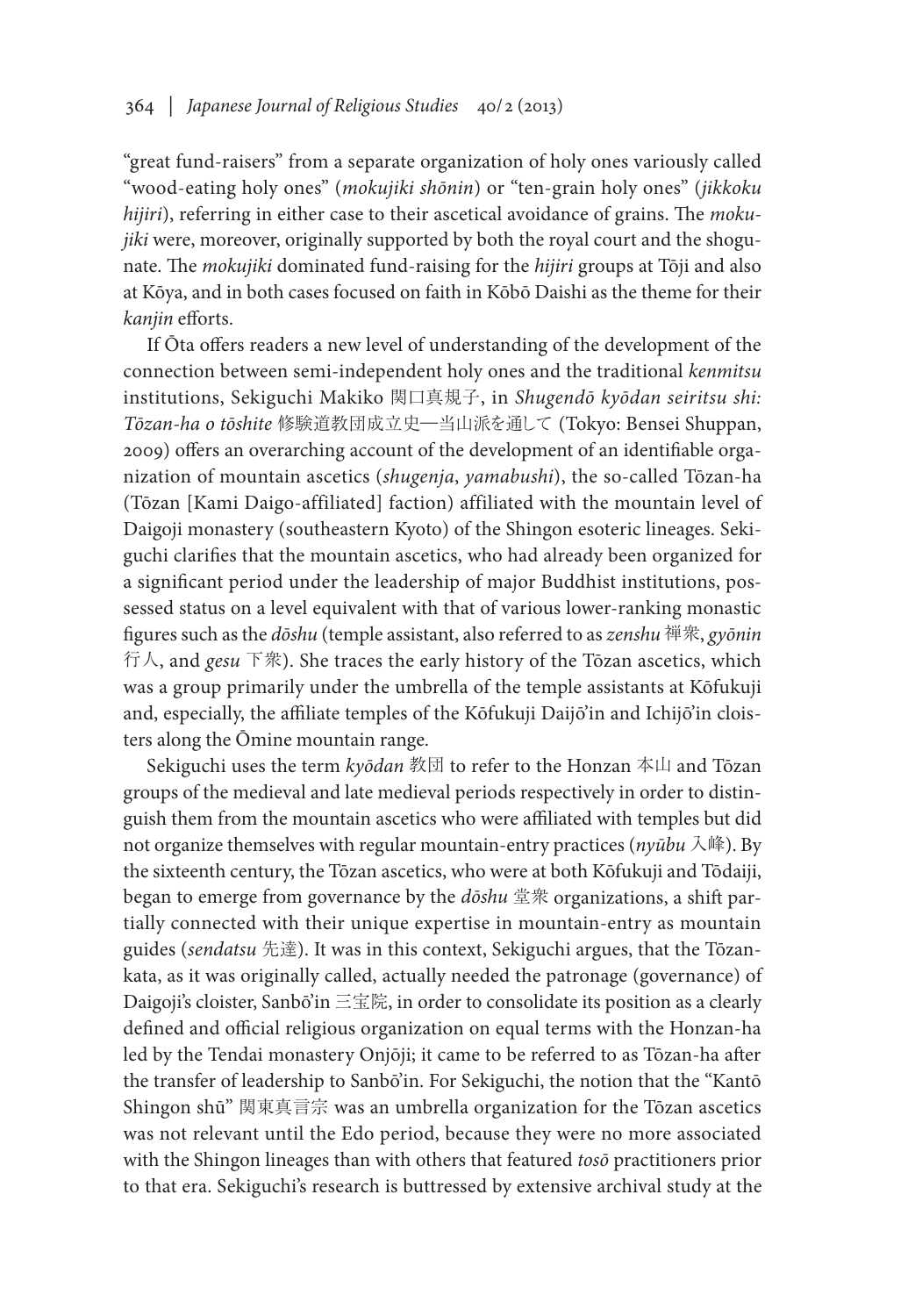massive Daigoji collection, and so her study arguably constitutes the most convincing study of a Shugenja organization in many decades.

Although a small book, it would be a mistake to underestimate the significance of Kikuchi Hiroki's 菊地大樹 new work, *Kamakura Bukkyō e no michi: Jissen to shūgaku, shinjin no keifu* 鎌倉仏教への道ー実践と修学・信心の系譜 (Tokyo: Kōdansha, 2011), which skillfully blends leading historical scholarship and important theoretical questions in a reader-friendly format. Kikuchi's introduction, in which he outlines his hike through the Ōmine range 大峰山 系—especially the area of Nabiki Hacchō 靡き八丁 (Ōmine okugakemichi 大峰 奥駈道)—draws the reader into questions about the relationship between the experience of landscape, great and small ideas about religious reality, and the construction of religious traditions. Kikuchi counters the notion of a "basic religion" of the mountains by instead claiming that it was, in fact, the fluid character (*ryūdōsei* 流動性) of life in the shadow of the mountains that enabled people in the Japanese isles to produce, one after the other, new forms of religion, including varieties of what are now referred to as "forest asceticism" (*sanrin shugyō*  山林修行). The book charts the path, both discursive and practical, from early Buddhism to the novel strains of Buddhism later called "new Kamakura Buddhisms," carrying us along the way from the early period, through significant changes in the retired sovereigns era, including the varieties of faith focused on sutras (including relics) to the "dreaming circles" (*yume miru sākuru* 夢見るサー クル) from which significant sacred works (*shōgyō* 聖教) were put to paper.

### *New Avenues in the Study of Early and Medieval Religious Thought*

A series of important works have been written in the history of Japanese religious thought, including works on figures like Shinran as well as on the implications of preaching and debates on Buddhist thought in the medieval period. Additionally, there have been great strides made in archival studies as well as literary analysis of religious thought and practice, which we will also treat in this section.

An extremely exciting set of discoveries have been made in the study of the titular founder of Rinzai Zen, Eisai (alt. Yōsai; 1141–1215). Archival investigations at the Shingon temple Shinpukuji (Nagoya), led by Abe Yasurō, resulted in the historian Inaba Nobumichi's realization that its collection, which includes a large volume of works transferred from Tōdaiji's Sonshō'in 尊勝院 and elsewhere, featured a series of works written in Eisai's hand. Sueki Fumihiko 末木文 美士 was invited to join the investigation, which led initially to a research report, and which resulted in the publication in 2013 of the first volume of the projected ten-volume *Chūsei zenseki sōkan* 中世禅籍叢刊 (Kyoto: Rinsen Shoten), *Eisai shū*  栄西集. There is no need to rehearse here any of the contents of the facsimiles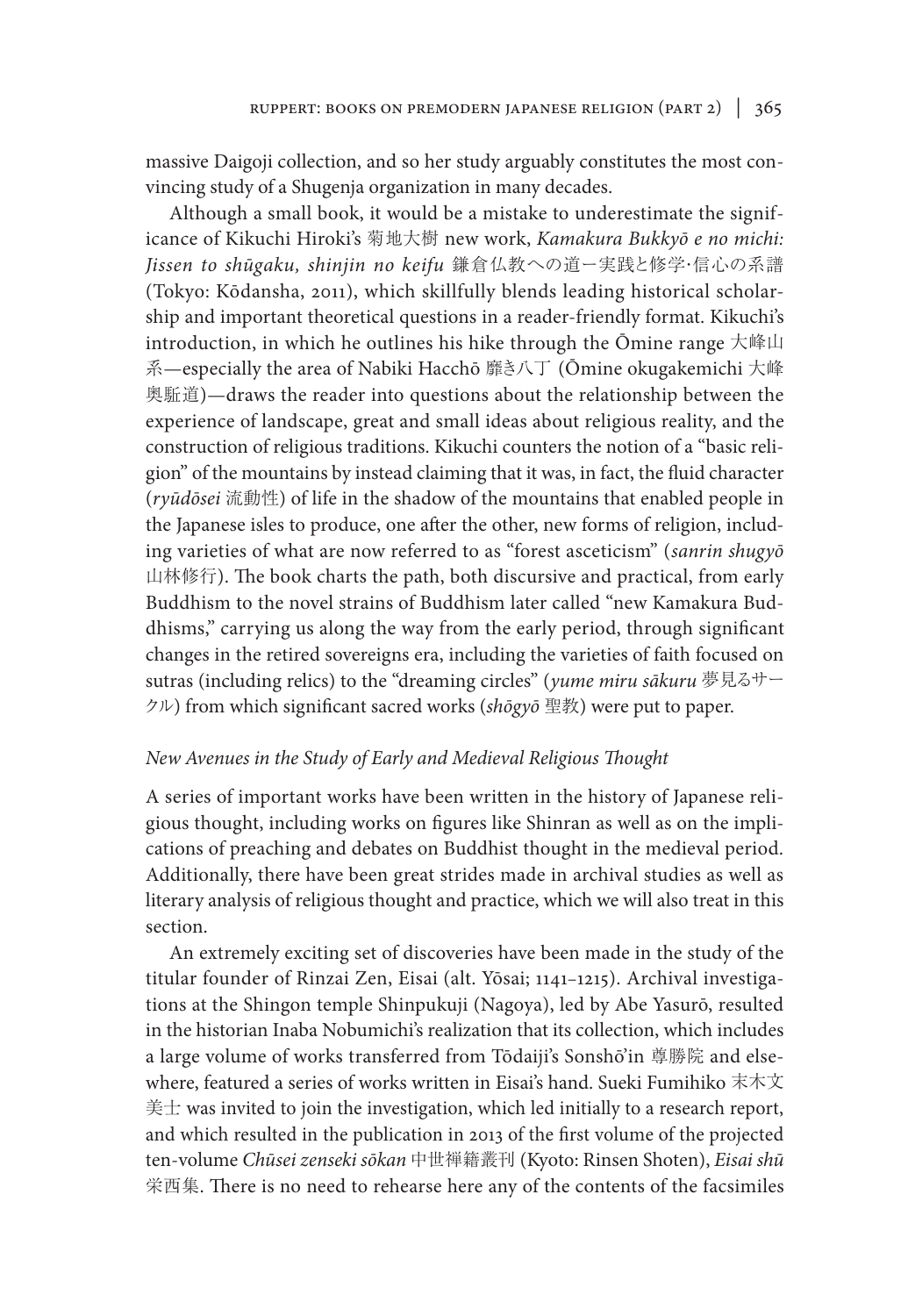(*eiinhen* 影印篇) or their printed versions (*honkokuhen* 翻刻篇), which constitute the bulk of the volume, but we can take note of Sueki's overview of their significance (*Eisai shū sōsetsu* 栄西集総説, 503–14). Although two previously unknown works by Eisai were published by the same group in *Chūsei sentoku chosaku shū* 中世先徳著作集 (*Shinpukuji zenpon sōkan dainiki* 真福寺善本叢刊第二期, vol. 3, Rinsen Shoten, 2006), two additional unknown doctrinal works are included in the new volume and respectively date (1175–76, 1187) from Eisai's period in northern Kyushu prior to his second trip to China. As Sueki emphasizes, it is most important to stress that these works are all specifically esoteric Buddhist (*mikkyō* 密教) in character; he also divides Eisai's religious development into the earlier esoteric Buddhist period and that after Eisai's second trip to China, when he incorporated (imported) Zen and precept (*ritsu* 律) teachings and practice.

Sueki points out that the image of Eisai as a "Zen monk" who introduced Zen to Japan was a product of the late Kamakura period, when schools of Japanese Buddhism became more clearly defined. He interprets Eisai as a figure who wanted to revive Japanese Buddhism as a whole, drawing upon a notion of the Zen "school" that was in line with the view held by most monks in his day—one of a multiple set of schools of beliefs and practices that should be cultivated. Eisai, as outlined by Sueki, must be seen as attempting to cultivate esoteric Buddhism, Zen, and the precepts in the latter part of his life to realize a synthetic or generalized Buddhism (*sōgō Bukkyō* 総合佛教) rather than as failing to realize a Zen perspective.

Minowa Kenryō 蓑輪顕量, in his *Nihon Bukkyō no kyōri keisei: Hō'e ni okeru shōdō to rongi no kenkyū* 日本仏教の教理形成―法会における唱導と論議の研究 (Tokyo: Daizō Shuppan, 2009), moves in a somewhat different direction from his earlier major research, which analyzed the teachings of those in the precepts movement in Nara. This book is an effort to clarify the function of the Dharma assembly in early and medieval Japan by turning to the development of "preaching" (*shōdō*, sometimes translated as "liturgical performance") and debates (*rongi*), treating them both as outgrowths of the common practice of the Dharma assembly (*hō'e*) in Japan and throughout the Buddhist world. Minowa traces the development of the Japanese version of the Dharma assembly—especially *shōdō*—to China's south dynasty, and stresses the influence of Confucian ritual. He then turns to the sutra homilies (*kōzetsu* 講説) common to Japanese assemblies and attempts to clarify whether and how there were differences in the presentation of doctrine between different schools of Buddhism and notes, for example, the earlier influence of Tiantai but also of Hossō 法相 (Ch. Fahsiang) exegetical practice on that used in the Tendai assemblies. Minowa stresses the importance of the little-known figure of the *dokushi* 読師, who had a very prominent role at assemblies from the ninth century onward; the role of these figures seems to have been to recite the title of the sutra and to repeat the sutra reading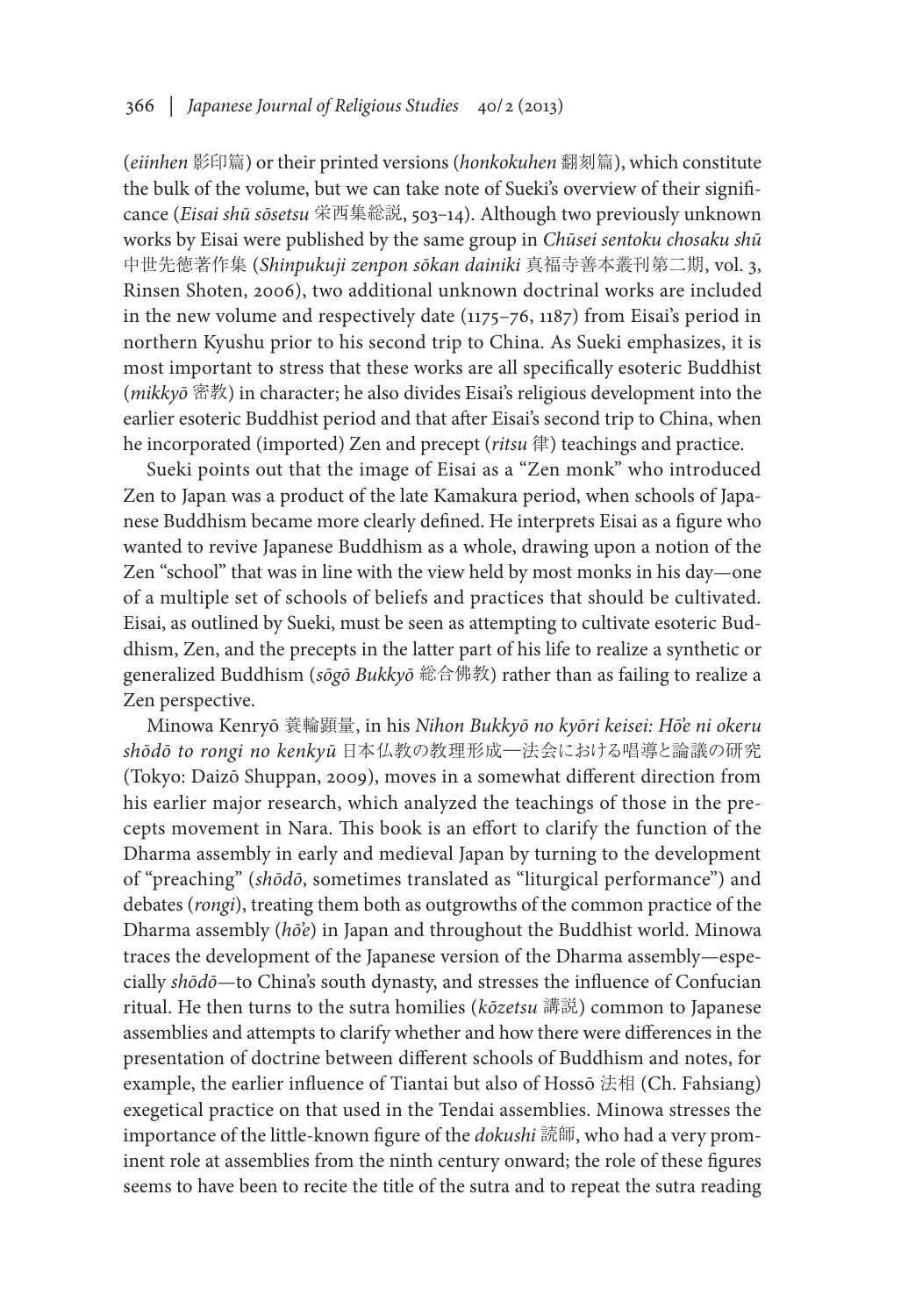following the lecturer (that is, re-recite the reading), and their increasing prominence—attested to the increased sizes of the offerings (*fuse* 布施) they received is clearly related to the larger development of *shōdō*. Minowa throws light on the Nara tradition of preaching, and notes—somewhat surprisingly—that the Tōdaiji monk Enshō 円照 (1221–1277) and his family were precepts-movement recluses (*tonseimon* 遁世門) while at the same time prominent liturgical performers. To consider the development and character of debates, Minowa turns his attention to the prominent Hosshōji "eight lectures" (*Hosshōji mihakkō* 法勝寺御八講), in which Tendai monks (Hiei and Miidera [Onjōji]) and those of Nara (esp. Tōdaiji and Kōfukuji) were participants under the auspices of the retired sovereign (*in*  院). Among several conclusions, Minowa stresses that while debates developed very differently when conducted within schools, it is clear that insofar as respondents to lectures (almost invariably based on sutras central to the lecturer's school) were often from completely different schools they were expected to have knowledge of—and hence were trained in—doctrine of the lecturer's school.

The inheritor of Kuroda Toshio's *kenmitsu* Buddhism theory, Taira Masayuki 平 雅行, released a book in 2001 that took a new direction, attending to the thought of a figure remembered as a founder of one of the new Kamakura Buddhisms, in *Shinran to sono jidai* 親鸞とその時代 (Kyoto: Hōzōkan). Although dated, it was an important shift, reflecting a position that built on the insights of Kuroda. It has also evoked responses, such as that of Koyama Satoko below, which reflect its continued influence. Taira sees the figure of Shinran as prototypical of the leader of a mode of Buddhism that was viewed as heterodoxy (*itan*  異端) in its day. The book goes into detail concerning the origins of the notion of the salvation of evil people (*akunin shōki* 悪人正機), proposing that while Shinran was consistent in his criticism of the efficacy of any effort to undertake good, his grandson, Kakunyo 覚如 (1270–1351), reinterpreted Shinran's concept and phrasing to be more favorable to those who do good (*zennin* 善人) and, hence, compromised with the *kenmitsu* orthodoxy/establishment.

Koyama Satoko 小山聡子, in *Shinran no shinkō to jujutsu: Byōki chiryō to rinjū gyōgi* 親鸞の信仰と呪術―病気治療と臨終行儀 (Tokyo: Yoshikawa Kōbunkan, 2013), examines Shinran and his milieu to evaluate the contexts for his understanding of health and ritual practice. Koyama rightly laments that very little research has been done until recently about Buddhist monks' views on health, and the fact that she chose Shinran is provocative, since Shinran's teaching emphasized absolute reliance on the "other power" of the Pure Land Buddha Amida and, presumably by implication, de-emphasized ritual in general. Koyama turns first to Heian and early Kamakura period views on treatment for illness, and emphasizes the general attribution made by monks and aristocrats to *mononoke* spirits, the use of esoteric fire rites, and the use of spirit possession and "magical" (apotropaic) exorcism on such occasions; death rites (*rinjū gyōgi* 臨終行儀),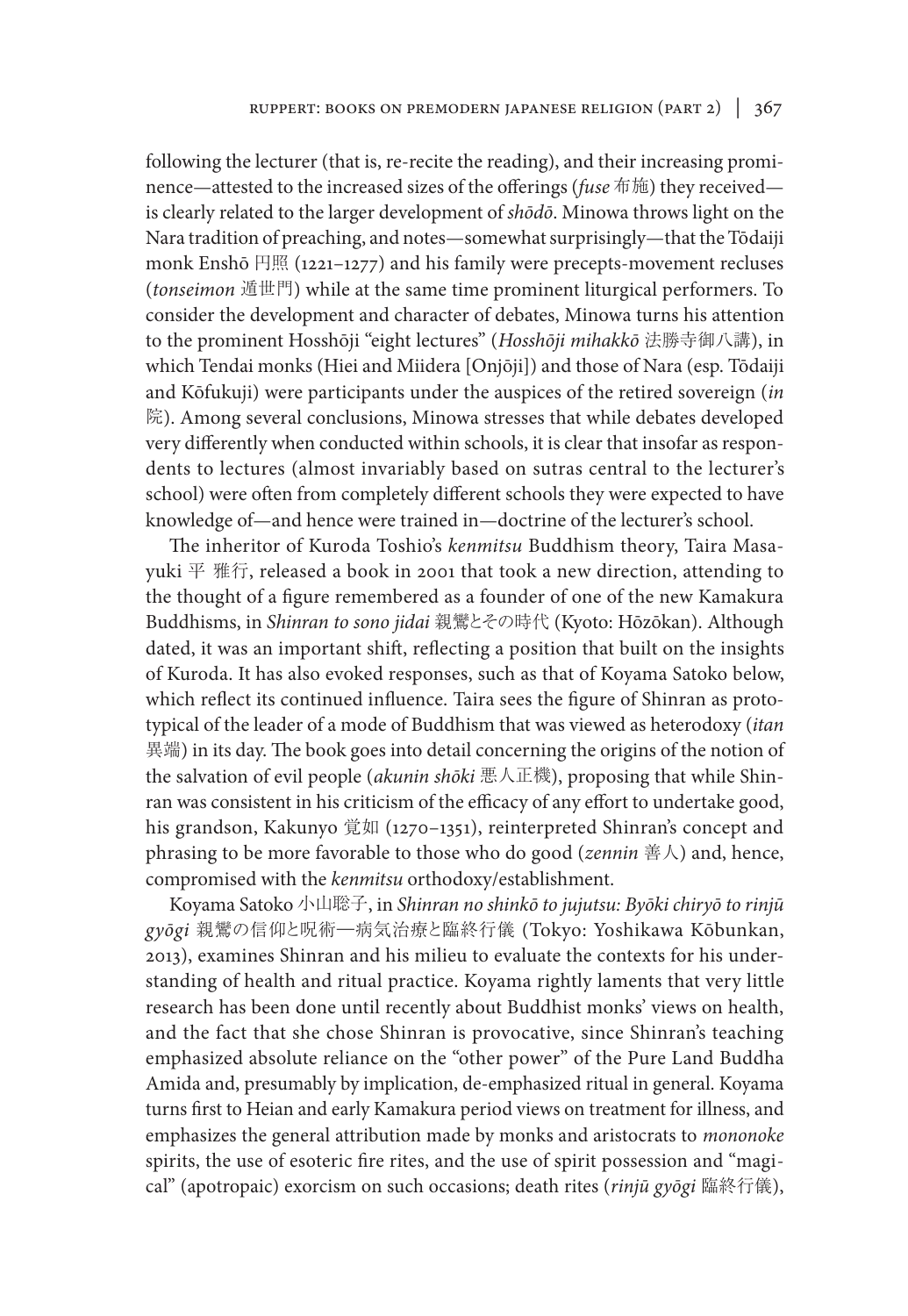particularly those outlined by Genshin 源信 (942–1017) were the basis for addressing impending death. As Koyama demonstrates, Pure Land Buddhist figures like Shōkū 證空 wavered in their views concerning the proper approach to exclusive reliance on the *nenbutsu*, particularly when it came to death practices, as they typically continued long-standing practices promoted since Genshin. Shinran, for his part, very clearly expressed his views opposing any use of ritual, yet in the period of illness leading up to his death recited the Pure Land sutra *Muryōjukyō* in his efforts to address his own sickness, and his recorded words at the time seem to suggest he may have seen such practices as expressive of his belief in his own weakness and hence tendency to attach to ritual solutions (that is, based on *jiriki*, belief in self-power). At the time of his death, however, it is evident that death rites were not used. Shinran, oddly, had praised a disciple of Hōnen's for his realization of birth-through-suicide (*jigai ōjō* 自害往生); despite an apparent wavering in his views (*jigai ōjō* was thought to reflect belief in the efficacy of ritual) in this regard, Shinran seems to have been consistent in his refusal of any death practice at the time of his death.

Abe Yasurō, known along with Nagamura Makoto as one of the most productive and influential temple-archival researchers in recent history, has edited a major volume, *Chūsei bungaku to jiin shiryō/shōgyō* 中世文学と寺院資料・聖教 (Tokyo: Chikurinsha, 2010), which is part of a series that explores the relationship between literature and other fields, in this case between literature and religious texts. The guiding principle here is the "religious text" (*shūkyō tekusuto*), and similar to Minowa's discussion of Dharma assemblies, is an investigation of a particular topos in which Buddhist ritual was undertaken together with its productions—written, visual, and emotive—and, combined as a mélange of "ritual text" (*girei tekusuto* 儀礼テクスト) and "iconic text" (*zuzō tekusuto* 図像テクスト) and the inscribed "character text" (*moji tekusuto*文字テクスト), accomplished their variegated distribution.

The book is separated into sections on the "diachronic coordinates" (*tsūjiteki zahyō* 通時的座標; = historical), "synchronic coordinates" (*kyōjiteki zahyō*; = categorical), "spatial coordinates" (*kūkanteki zahyō* 空間的座標; = religious texts' topoi) and "subjective coordinates" (*shutaiteki zahyō* 主体的座標; = religious practitioners). There are important studies throughout this volume, but I would just like to take note of some which are especially noteworthy. In the first section, for example, Tomabechi Seichi 苫米地誠一 examines the early development of Kūkai's works as sacred works of the ancestral master, especially in connection with the appearance of the notion that Kūkai was a bodhisattva and the posthumous production of his Last Testament. Ochiai Toshinori 落合俊典 offers a trenchant analysis of the contents and historical significance of the discovery of a pair of early Jishū works, including *Odori nenbutsu wasan* 踊念仏和讃, at Kongōji near Osaka. Araki Hiroshi's 荒木 浩 study makes narrative and sym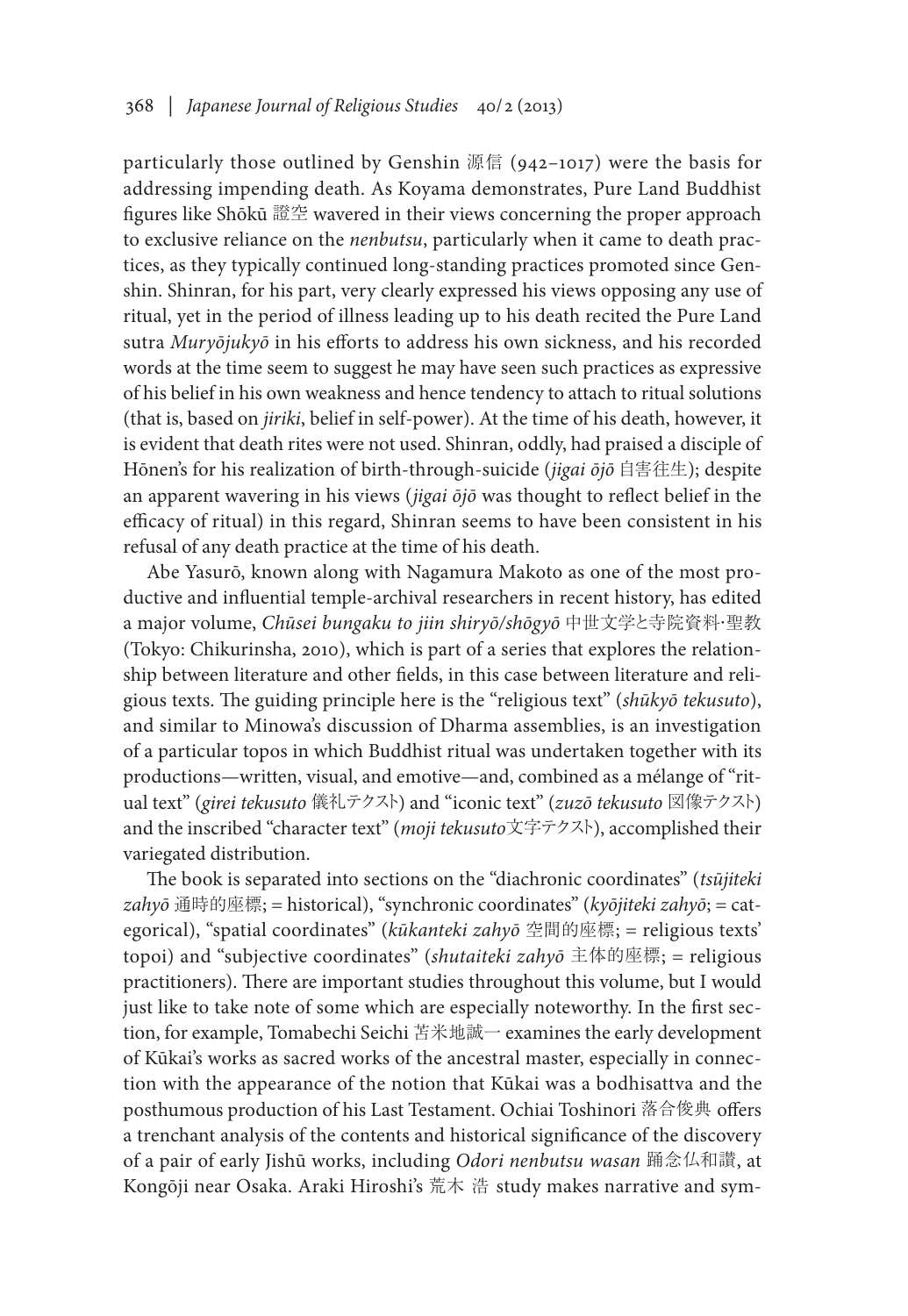bolic connections between monks' dream records (*yumenoki* 夢記, return-to-life accounts (*soseiki* 蘇生記), and those of oracles (*takusen* 託宣). In the second section, Makino Atsushi 牧野淳司 offers an overview of the character and development of the Agui lineage's approach to preaching. Hashimoto Masatoshi 橋本正俊 analyzes the formal characteristics of and intentions informing the production of *kuketsu* 口決 esoteric texts—a transcribed form of oral transmission, *kuden*. The third section features notable studies such as Kawasaki Tsuyoshi's 川崎剛志 analysis of the connection between the production of legends and activities (construction, and so on) of religious sites on sacred mountains in Yamato; Fukushima Kaneharu's 福島金治 investigation of the role of Shōmyōji's Kanesawa (today, "Kanazawa") Bunko 金沢文庫 treasury as the axis of "knowledge" (*chi* 知) in the Kamakura region; Watanabe Mariko's 渡辺麻里子consideration of scholastic interaction at Tendai seminaries (*dangisho* 談義所); and Koida Tomoko's 恋田 知子 study of the religious texts in convents and nunnery-cloisters (*ama monzeki*  尼門跡). Among the notable articles in the final section are Chikamoto Kensuke's 近本謙介 study of the motives of the retired sovereign Toba, the Fujiwaras and related monks in the construction of the two major stūpas at Kasuga Shrine and, nearly a century later, of the retired sovereign Go-Toba, the later Fujiwaras, and figures like Jōkei in their reconstruction; and a compelling pair of articles on medieval monks' textual practices, one by Yamamoto Hajime 山本一 on the Tendai abbot Jien's discursive practices, and the other by Takahashi Shūjō 高橋秀城 on the connection between Shingon monks' training (*shūgaku* 修学)—especially Raiyu's—and their literary activities.

More recently, Abe Yasurō has published his study *Chūsei nihon no shūkyō tekusuto taikei* 中世日本の宗教テクスト体系 (Nagoya: Nagoya Daigaku Shuppanshakai, 2013), which is an extension and deepening of his exploration presented briefly in the edited volume. Here, he explores religious texts by means of analyzing their connection with narratives and images associated with a religious legend (Shōtoku Taishi: section one), Buddhist sites for treasuring religious texts (*jiin kyōzō* 寺院経蔵: section two), the activity ("space") of religious ritual (section three), and in Jingi rites (section four). Indeed, the work might be described as a kind of comprehensive study of religious texts that undoubtedly set a new standard for such research within and without Japan. Although we do not have space to sufficiently examine the sections of the work, we can simply note that in his effort to offer a comprehensive analysis Abe has argued for the larger implications, both theoretical and historical, of the study at the beginning of each section. Moreover, the work incorporates the fruits of a virtually unparalleled career of examination of archival religious texts—especially at Ninnaji and Shōmyōji—so that Abe challenges all of us to think ever more broadly and deeply about the intertextual and interdisciplinary significance of both published and unpublished religious texts.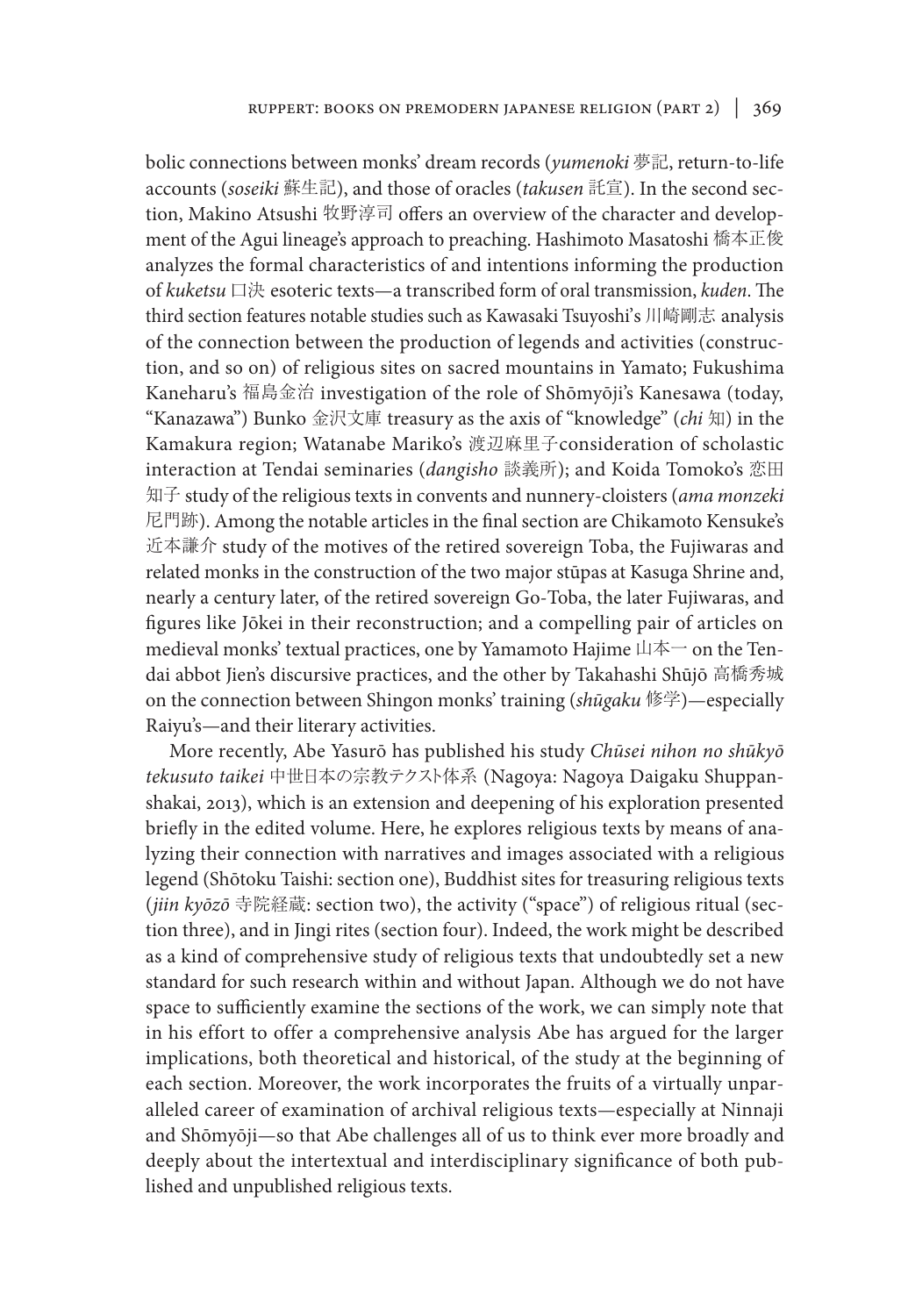## 370 *| Japanese Journal of Religious Studies* 40/2 (2013)

We would, at the same time, be remiss to ignore a major work by another leading scholar, Komine Kazuaki 小峯和明, on the influence of Dharma assemblies on literature, *Chūsei hō'e bungei ron* 中世法会文芸論 (Tokyo: Kasama Shoin, 2009), which similarly attempts a kind of comprehensive interpretation of medieval religious literature, though in this case to put forward the concept of "Dharma assembly literature" (*hō'e bungei*). Thus Komine's is also a performative perspective, but his focus is specifically on the literature growing out of the Dharma assemblies, and he begins by focusing on the earliest relevant works, such as the early Heian *Tōdaiji fujumon kō* 東大寺諷誦文稿. His second section turns entirely to the Agui oeuvre of preaching literature, although he also includes the related work by Kōfukuji's Jōkei 貞慶, a relative of the Agui masters. Komine goes on to focus in his next section on pronouncements (*hyōbyaku* 表白) and petitions (*ganmon* 願文), prayers written respectively by performing masters and lay literati. His last two sections are an analysis of literature—*waka*, but also specific larger works—in its connection to the ritual space of Dharma assemblies followed by a discussion of the study of source materials (*shiryōgaku*  資料学) in which he argues for the use of *hō'egaku* 法会学 to refer to the emerging field of study of works and against the continued use of terminology such as "Buddhist literature" (*Bukkyō bungaku* 仏教文学).

### *Recent Studies of Early and Medieval Kami Worship (Kami-Buddha Relations)*

It would not be an exaggeration to describe the past ten years of premodern Jingi/"Shinto" research as a renaissance in such studies. Archival research has made an important contribution, as has the increasing interest of scholars in the fields of the history of religions and Japanese studies around the world.

Initially, we can take note of a short work that engages some of the most important questions and research about medieval kami-Buddha relations: Sueki Fumihiko's *Chūsei no kami to hotoke* 中世の神と仏 (Tokyo: Yamakawa Shuppansha, 2003). He starts by asking what is Shinto, and reminds his readers that a thinker as early as Tsuda Sōkichi 津田左右吉 (1873–1961) took note of the continental roots of the term long before Kuroda Toshio did in his rightly celebrated studies, in which—among other insights—he tied the notion that Shinto is Japan's "ethnic religion" (*minzoku shūkyō* 民族宗教) to modern Japanese nationalism.

After having clarified the varied interpretations of the mutual status of kami and buddhas in the early periods, as well as the roots of the notion of kami-Buddha combinatory relations in continental East Asia, Sueki takes note of a novel view among some scholars that there were actually kami-kami combinatory relations (*shinjin shūgō* 神神習合) in premodern Japan rather than simply kami-Buddha combinatory relations (*shinbutsu shūgō* 神仏習合). Sueki thus emphasizes that in the earliest circumstances the Buddha was recognized as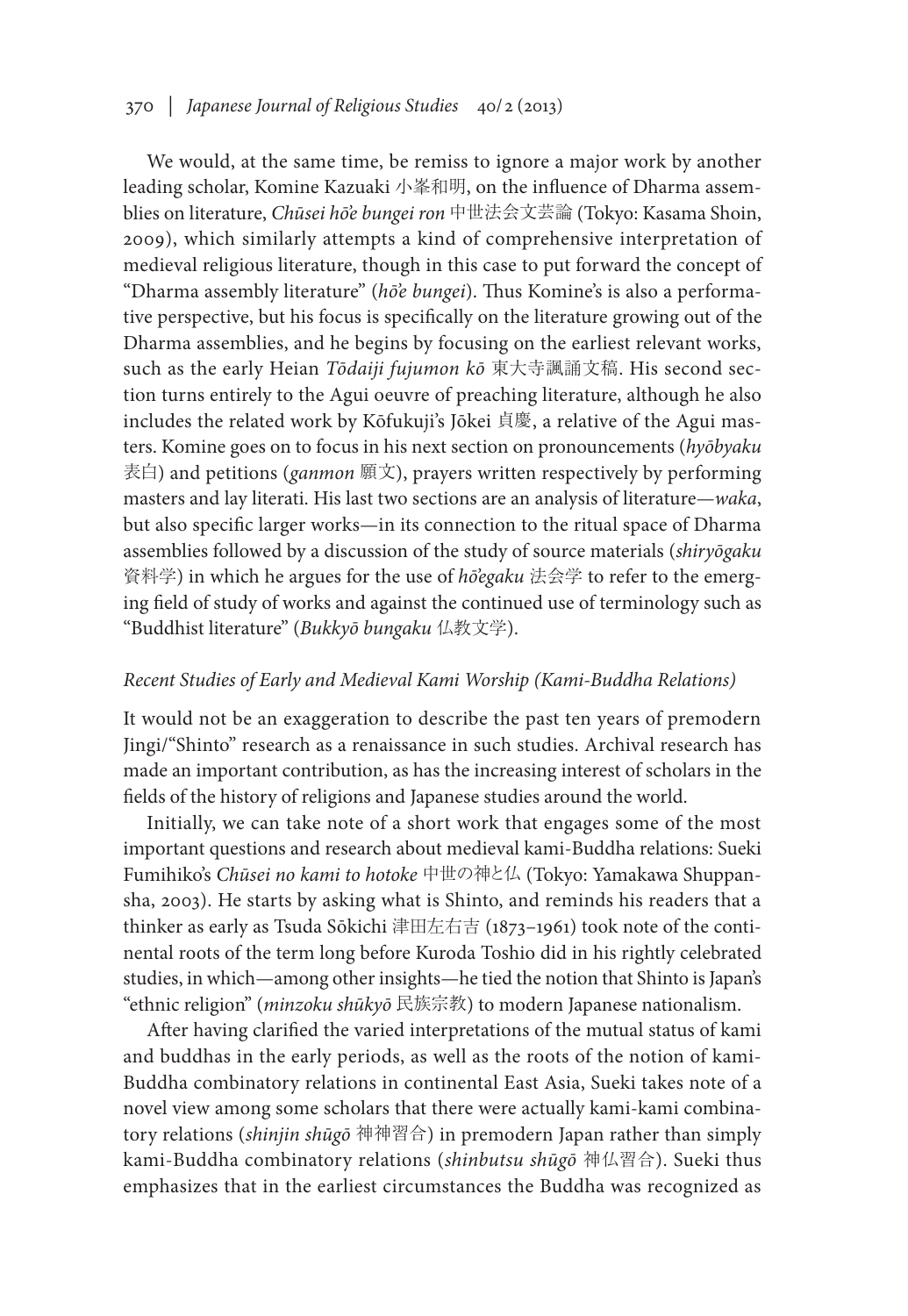one among multiple foreign kami that had been introduced from the continent, and stresses the implicit necessity of an initial perception of Buddhas as kami for the religion to take root in the Japanese isles; he suggests that the Buddha was originally seen as a "visitor" spirit, a *marebito*マレビト. Eventually, as Sueki notes, Buddhism followed continental East Asian Buddhism in incorporating spirit worship (*jingi sūhai* 神祇崇拝) into its cosmological framework that included multiple modes of divinity, which scholars typically describe as kami-Buddha combinatory relations—relations that incorporated kami into the Buddhist cosmos but recognized them as originally beings existentially different from Buddhas and bodhisattvas. The shift began in esoteric lineages (Taimitsu 台密, Tōmitsu 東密) and soon spread to others in Nara and in the newer lineages emerging in the Kamakura period and thereafter. The book then turns to specific examples of such relations in the medieval era, focusing first on the Sannō  $\Box\pm$ system at Mount Hiei and offering a succinct explanation of the respective status of the "original" Buddhas (*honji butsu* 本地仏) there—Śākyamuni, Yakushi, and Amida—their symbolic association with the three main districts (Saitō, Tōtō, Yokawa), and enshrinement in the major Sannō shrines. His analysis of the connection between Sannō worship and the Yōtenki's 耀天記 (thirteenth century) theory of the kami as traces Buddhas provided to Japan as an inferior land helps to bridge the gap between the early notion of Japan's inferiority and its status as a "kami realm," which would develop in very different directions later, is particularly compelling. Equally noteworthy is his overview of the centrality of "recorders" (*kike* 記家) to the construction of sacred Sannō works and the early example of "reverse" *honji-suijaku* thought expressed in *Keiran shūyō shū*, where Sueki draws attention to the connection to original enlightenment discourse and the development of an arguably Japan-centric interpretation of the Buddhist cosmos. We can also take note of Sueki's discussion of "Ryōbu Shinto" in the section on Ise Shinto, where he calls into question its specific association with the Shingon "school" (*shū* 宗), given Tendai's influence on its development, as well as its comparatively decentralized character in contradistinction to Sannō belief and practice; and his analysis of the institutionalization of specific types of "Shinto" in the fourteenth and fifteenth centuries.

Sueki's study offered a welcome and well-argued overview of kami-Buddha relations in the medieval period, but Satō Hiroo's 佐藤弘夫 *Amaterasu no henbō: Chūsei shinbutsu kōshō shi no shiza* アマテラスの変貌―中世神仏交渉史の視座 (Kyoto: Hōzōkan, 2000) provided a comparatively in-depth study of the changing image of the royal kami Amaterasu. Although we will see below that Itō Satoshi has made a monumental and exhaustive contribution to the study of Tenshō daijin 天照大神 (Amaterasu) faith, Satō's work constituted, in a different way, an important intervention in the development of the study of kami-Buddha relations. Satō begins by pointing out that arguably the most "popular" of images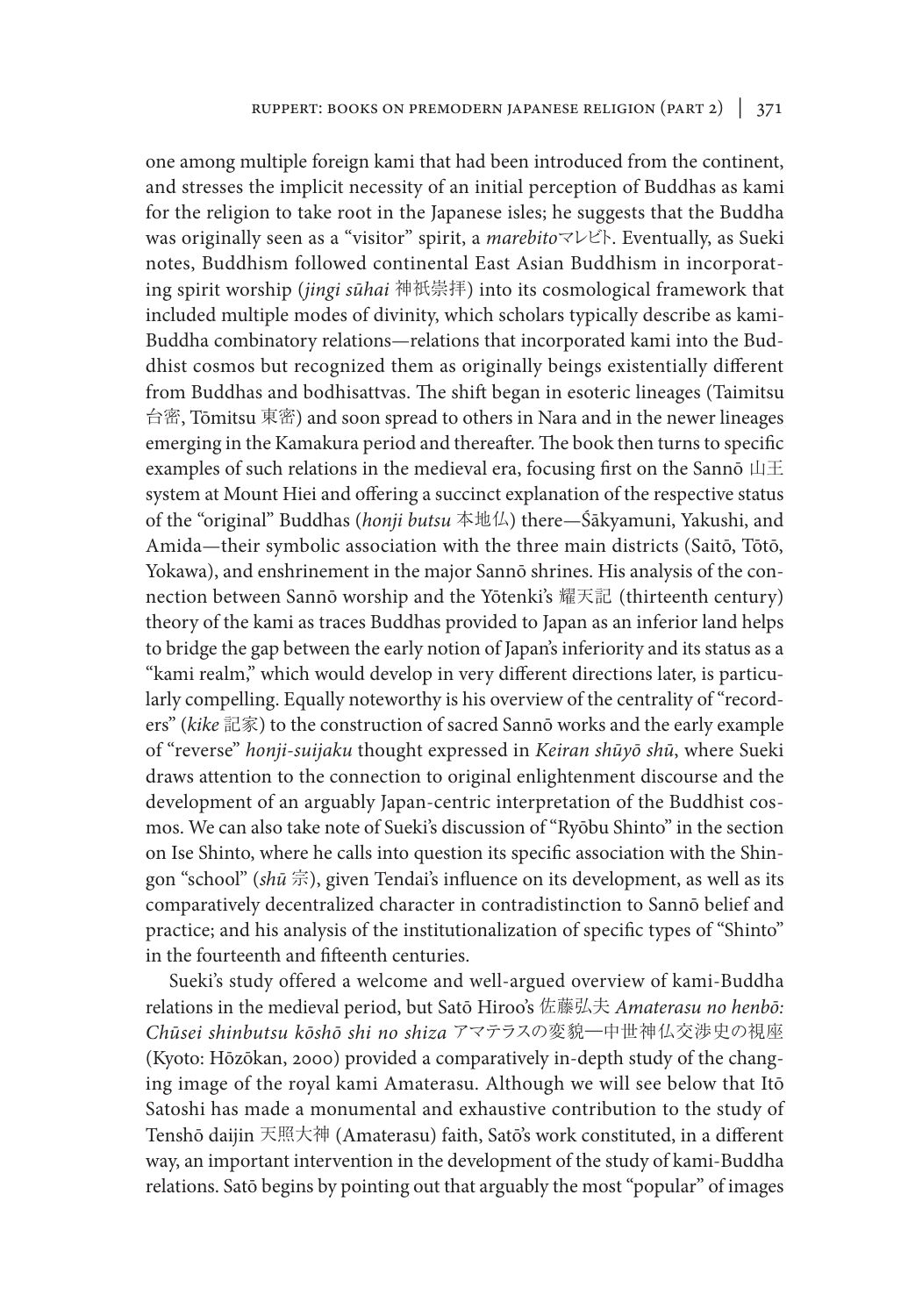of Tenshō daijin prior to the modern period was as the youth *Uhō dōji* 雨宝童子 (in some other sculptures also portrayed as a male), and moves on to outline how Amaterasu shifted from a cursing kami (*tatarigami* 祟り神) to a deity that meted out punishment. Satō goes on to emphasize the double-sided character of kami and Buddhas which informed the belief in the efficacy of the thought of enlightenment (*hosshin* 発心) and the development of the notion of "Buddhas of Japan" (*Nihon no hotoke* 日本の仏) in what was perceived to be the Latter Age of the Buddha Dharma (*mappō*). He also later analyzes the character of the connection between Amaterasu, the notion of Japan as a "kami realm," and the views on kami of the leaders of the new "Kamakura" Buddhist movements.

Itō Satoshi's 伊藤聡 *Chūsei Tenshō daijin shinkō no kenkyū* 中世天照大神信仰 の研究 (Kyoto: Hōzōkan, 2011)—winner, like Uejima's, of the Kadokawa award for historical studies—arguably offers the most in-depth and comprehensive study of medieval kami worship and *shinbutsu* combinatory relations to date. Itō, the leading archival researcher in medieval kami worship studies, devotes his study to the development of kami worship at Ise, with its close connection with Buddhism. He makes it clear from the outset that Buddhism was an intimate part of life at Ise Shrine from very early on. The context for any separation of kami and buddhas was the Dōkyō incident (eighth century), whereupon the shrine of Amaterasu prohibited Buddhist practice. Yet, as Itō emphasizes, even the kami-worshiping officials (*shinkan* 神官) of the inner shrine were Buddhist outside those walls and Ise shrine, as with other shrines, featured original ground-manifest trace (*honji suijaku* 本地垂迹) belief from the mid-Heian period onward—beginning with identifications with the bodhisattva Kannon and, a bit later, the Buddha Dainichi.

At the same time, Itō stresses that, indeed, the unique character of Ise shrine, including the polarity between the inner and outer shrines and its status as home to the mausoleum [ancestral]-deity (*sōbyōshin* 宗廟神) of the royal family provided the basis for the development of new discourses in its immediate environs. However, while Itō emphasizes that Ryōbu Shinto and Ise Shinto are well-known products of the shrine's inspiration, the shrine's influence was not only felt on monks and kami-worshiping priests but also those involved in poetic, Noh, and even military arts (*hyōhō* 兵法). Itō turns first to analyze the character of the discourses equating Amaterasu and the Buddha Dainichi and the inner/outer shrines with the two basic mandalas of esoteric Buddhism, the first spark of which was the Shingon Ono lineage monk Seizon's 成尊 (1012–1174) *Shingon fuhō sanyō shō* 真言付法纂要抄. From there he analyzes the evolution of the notion Seizon originally expressed—that Japan is Dainichi's original realm (*dainichi no honkoku* 大日本国). Itō argues that a series of didactic-narrative (*setsuwa*) motifs—such as Dainichi's *inmon* 印文 (often interpreted as his *mudrā*), the *vajra* and mandala along with the *vajra*-shaped maps of Japan attributed to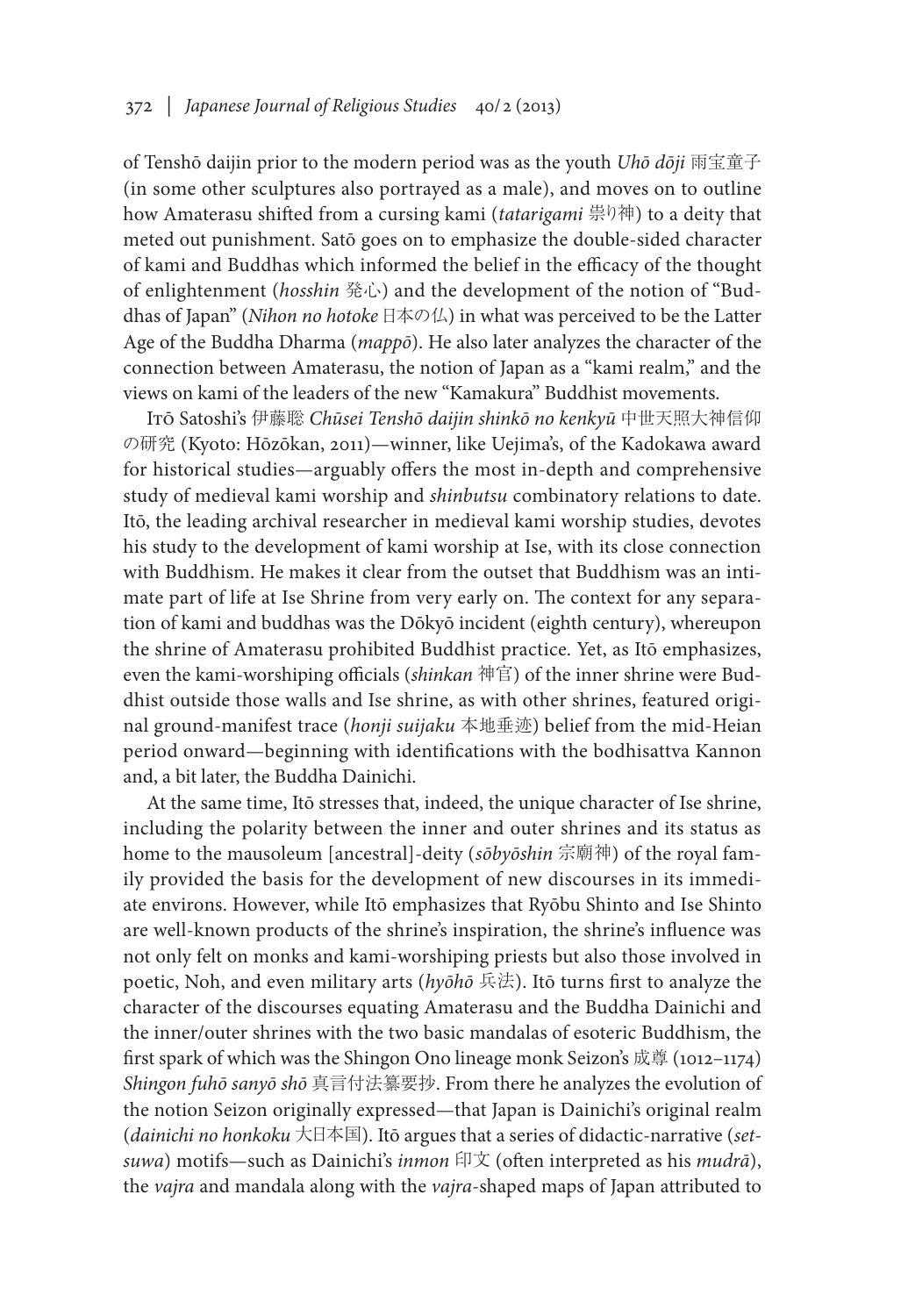Gyōki—developed to argue for the special place of Japan despite its ancillary character in earlier discourses and cosmographies. Itō also addresses the even more ancient equation between Amaterasu and a Buddhist divinity, which was actually the Kuse Kannon 救世観音, and explains in detail the role of Daigoji's Rishō'in lineage 理性院流 in the promotion of the notion of Amaterasu's identification with the Futama Kannon 二間観音 worshipped by guardian monks (*gojisō* 護持僧) next to the sovereign's sleeping chamber in the Seiryōden residence, a view told directly to the Tendai Enryakuji abbot Jien 慈円 (1155–1225), who spread the word. The common identification of Amaterasu with Kūkai technically began with an aside at the end of Seizon's work noted above, but it would be quickly incorporated into the Daigoji Sanbō'in lineage teachings. By roughly the latter half of the fourteenth century, Kūkai's spirit would also be described as having moved the site of his repose in meditation (*nyūjō* 入定) from Kōya's Oku-no-in to a shrine connected to the Outer Shrine at Ise, a view that would be taken up quickly in the Ise area.

We can take special note of two other major sections of the work. One is his analysis of the relationship between medieval "Shinto" and annotations on *waka* (*waka chūshaku* 和歌注釈), in which discourses equate *waka*—and by extension the Japanese language—with dharani (=Sanskrit), including an important study of Jien's influence on such notions and textual practices. The other is Itō's trenchant study of the development of the *Shintō kanjō* 神道灌頂 initiations and surrounding discourses stemming from Shingon, which draws even more on a whole series of archival sources rarely studied historically and helps us to understand the ritual world in which the tantric Shinto lineages developed. The numerous *kanjō* texts such as *Reiki ki* invariably tied the Shingon lineages to earlier Japanese sovereigns—variously through attribution of authorship (Daigo) and/or lineage-transmission charts. The Shingon lineages making such claims were also many, although Itō takes particular note of the Sanbō'in and Hoju'in (Hirosawa) lineages, most influenced by Daigoji and Ninnaji. Indeed, the claims were so varied that Itō concludes, "many of the examples [we have examined] build fiction based on fiction" (*kyokō no ue ni sara ni kyokō o kasaneru to iu jirei mo ōi* 虚構の上にさらに虚構を重ねるという事例も多い; 366), a comment undoubtedly meant to evoke the world of creative sacred-work (*shōgyō* ) production otherwise referred to as *gisho*—of the late Kamakura period onward, in which religious specialists attempted to adjust themselves to a changing political landscape and to new visions of the meaning of sovereign, realm, and religion in an increasingly decentralized cultural landscape.

Itō has also edited a major volume, *Chūsei shinwa to jingi/shintō sekai* 中世神 話と神祇・神道世界 (Tokyo: Chikurinsha, 2011), in the same series as Abe Yasurō's edited work discussed above. The four sections cover, respectively, larger issues concerning medieval Kami discourse, the formation and development of "medi-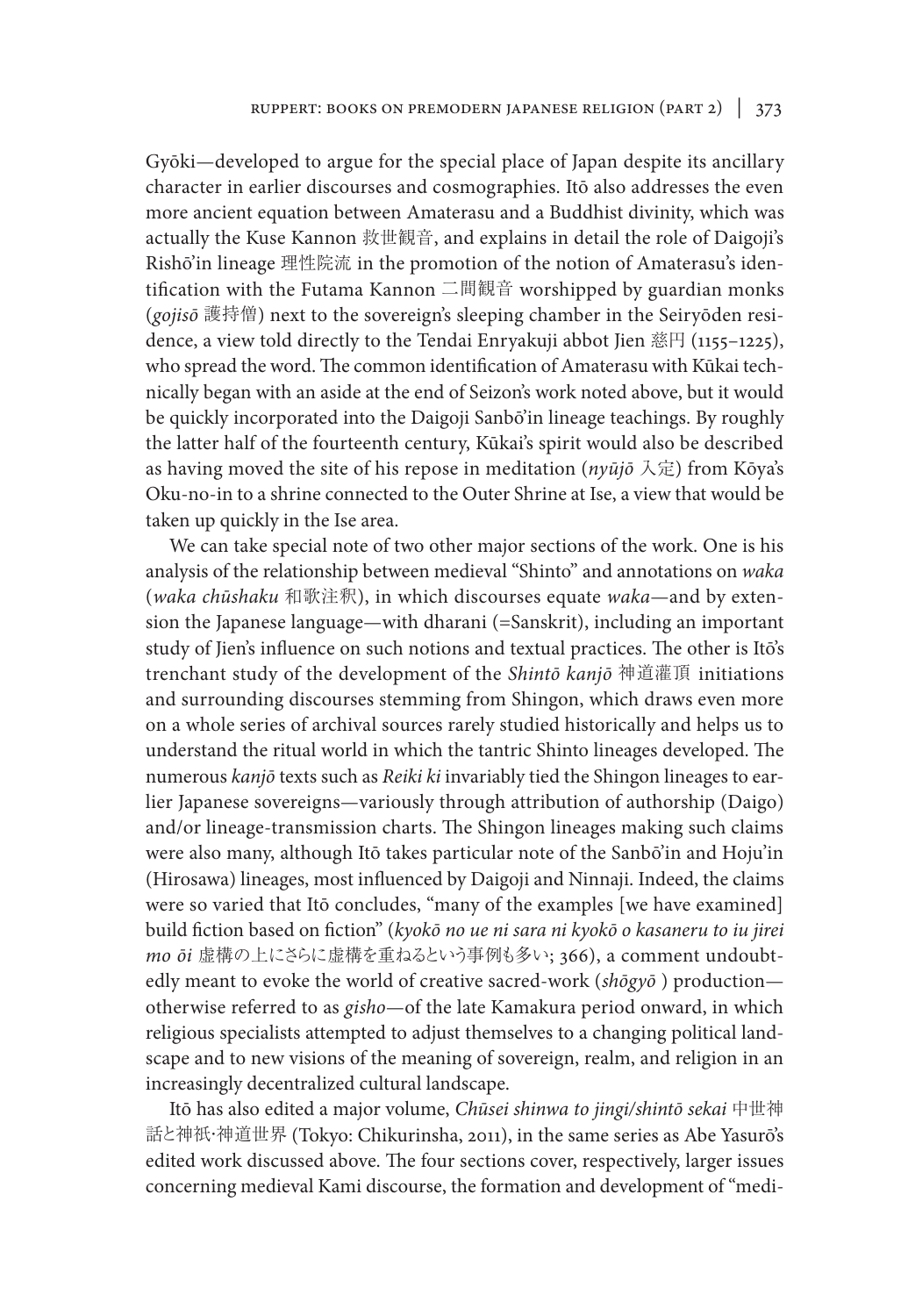eval Shinto," the evolution of the Jingi-related "classics" (*koten* 古典), and prominent features of medieval mythology. There are numerous important articles contained in this collection by the leading scholars of Jingi/Shinto studies in Japan, so we will simply take note of some of them here. The first section starts with an important study by Satō Hiroo on the changes in cosmological ideas about the kami during the medieval period, and also features Ōkubo Ryōshun's 大久保良峻 analysis of the impact of original enlightenment (*hongaku*) ideas on the evolving views of the relationship of Buddha and kami. The next section includes, for example, Itō's very clear overview of the development of the multiple lineages of Shinto and Anya Andreeva's study of the evolution of the Miwa-ryū 三輪流.

The third section features a study by Saitō Hideki 斉藤英喜 on the emergence of the medieval *Nihongi* out of the early "*Nihongi* lectures" (*Nihongi kō*日本紀講); an investigation by Kadoya Atsushi 門屋温 on the relationship between the *Kuji hongi* 旧事本紀 and the appearance/disappearance of mythological narratives; Ogawa Toyoo's 小川豊生 exploration of the intersection between *shakubyakunitai* 赤白二渧 and *wagō* 和合 sexualized esoteric discourse and the development of the late thirteenth-century work *Ise monogatari zuinō* 伊勢物語髄脳; and Suzuki Hideyuki's 鈴木英之 study of the role of medieval scholastic monks—focusing on Shōgei 聖冏 (1341–1420) of the Pure Land school—in the tradition of *Kokinshū* exegesis. Among the exciting studies in the final section are Abe Mika's 阿部美香 analysis of the mythological world of Sōtōzan 走湯山 and its influence on the development of myths throughout Eastern Japan; and Ochiai Hiroshi's 落合博 志 study of the Tendai jingi-related medieval collection *Shintō zatsu zatsu shū*  神道雑々集.

Funata Jun'ichi's 舩田淳一 *Shinbutsu to girei no chūsei* 神仏と儀礼の中世 (Kyoto: Hōzōkan, 2011) is the other notable work on Kami-Buddha relations of the past several years. Although it attends briefly to questions related to Shingon esotericism and Tendai's Mount Hiei, the focus of this work is primarily on the intersection between kami and Buddhas in the Kamakura period, especially in connection with the prominent Kōfukuji and Kasagidera prelate Jōkei 貞慶 (1155–1213), the precepts movement, and Kasuga shrine faith. Funata begins with an extensive discussion of previous studies of medieval religious ritual (*shūkyō girei* 宗教儀礼) for kami and Buddhas, and offers a rare example in Japanese scholarship of an explicitly theoretical argument concerning such practices and their historical meaning. Funata, extrapolating on points originally made by Komine Kazuaki and Abe Yasurō argues that the officiating monk (*dōshi* 導師) at Dharma assemblies (*hō'e* 法会) was a shaman, effectively acting as a mediator of the ritual space. Funata takes the core of the "cultural expression" (*bunka hyōgen* 文化表現) referred to as "ritual" to be the following set of components: the use of ritual space (that is, in a Dharma assembly), as in the case of Kōfukuji,